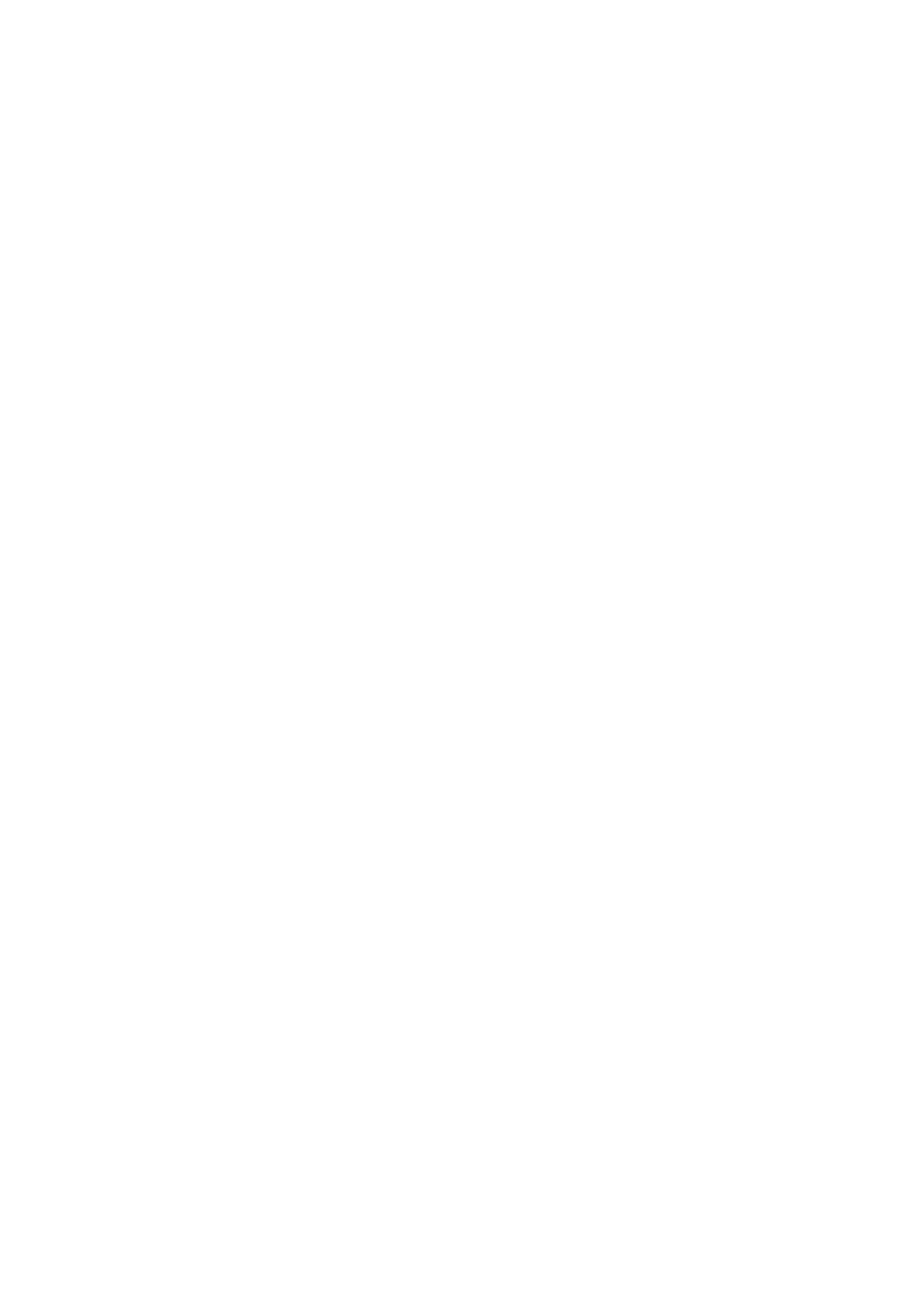# **PREFACE**

High-throughput sequencing and functional genomics technologies have given us a draft human genome sequence and have enabled large-scale genotyping and gene expression profiling of human populations. Databases containing large numbers of sequences, polymorphisms, and gene expression profiles of normal and diseased tissues in different clinical states are rapidly being generated for human and model organisms. Bioinformatics is thus rapidly growing in importance in the annotation of genomic sequences, in the understanding of the interplay between genes and proteins, in the analysis the genetic variability of species, etc.

The Asia-Pacific Bioinformatics Conference series is an annual forum for exploring research, development, and novel applications of Bioinformatics. It brings together researchers, professionals, and industrial practitioners for interaction and exchange of knowledge and ideas. The Third Asia-Pacific Bioinformatics Conference, APBC2005, was held in Singapore during 17–21 January 2005. Taking advantage of the presence of APBC 2005 in Singapore, several related activities were also organized immediately before and after APBC 2005 as part of the "Singapore Bioinformatics Week" by the Association for Medical and Bio Informatics Singapore, the Institute for Informam Research, the Bioinformatics Institute of Singapore, the Nanyang Technological University of Singapore, and the National University of Singapore.

A total of 118 papers were submitted to APBC 2005. These submissions came from China, Hong Kong, India, Japan, Korea, Malaysia, Singapore, Taiwan, Australia, New Zealand, France, Norway, Portugal, Sweden, UK, Canada, and USA. We assigned each paper to at least 3 members of the programme committee. Although not all members of the programme committee managed to review all the papers assigned to them, a total of 289 reviews were received. As a result, there were 2.45 reviews per paper on average, and almost  $45\%$  of the papers have at least 3 reviews.

A total of 35 papers (30%) were accepted for presentation and publication in the proceedings of APBC 2005. All accepted papers had at least 2 positive recommendations and no negative recommendations from their reviewers. Based on the affiliation of the authors, 1.75 of the accepted papers were from China, 1.91 were from Hong Kong, 2.00 were from Japan, 7.17 were from Singapore, 4.00 were from Taiwan, 4.00 were from Australia, 5.00 were from Canada, 7.00 were from USA, 0.25 were from France, 0.75 were from Portugal, and 1.17 were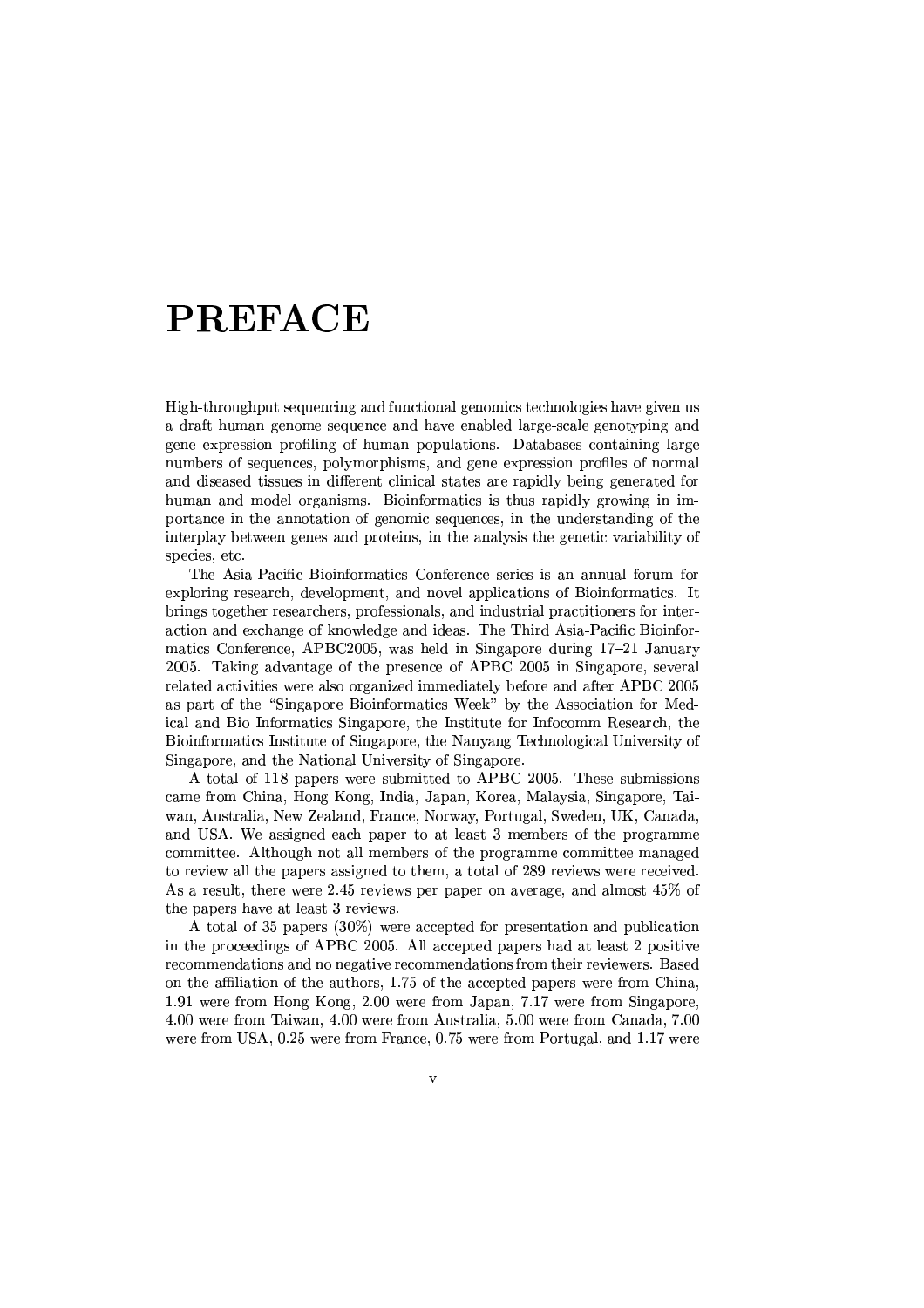from UK. In addition to the accepted papers, the scientific programme of APBC 2005 also included 3 keynote talks, 1 invited talk, 2 tutorials, as well as poster and demo sessions.

There is no doubt that very impressive scientific activities in bioinformatics and computational biology world-wide were demonstrated at APBC 2005. We had a great time in Singapore, enhancing the interactions between many researchers and practioners of bioinformatics, and advancing bioinformatics into a more mature scientific discipline.

Lastly, we wish to express our gratitude to: authors of the submitted papers, members of the programme committee and additional external reviewers. members of the organizing committee, keynote speakers (Vladimir Bajic, Tao Jiang, and Haruki Nakamura), invited speaker (Santosh Mishra), and generous sponsors (World Scientific Publishing Company, Lilly Systems Biology Pte Ltd, and LION bioscience AG) and supporting organizations (Association for Medical and Bio-Informatics, Singapore; Bioinformatics Institute, Singapore; Genome Institute of Singapore; Institute for Infocomm Research, Singapore; Nanyang Technological University, Singapore; National University of Singapore; and Deakin University, Australia) for making APBC 2005 a success.

> Yi-Ping Phoebe Chen Limsoon Wong

> > 17 January 2005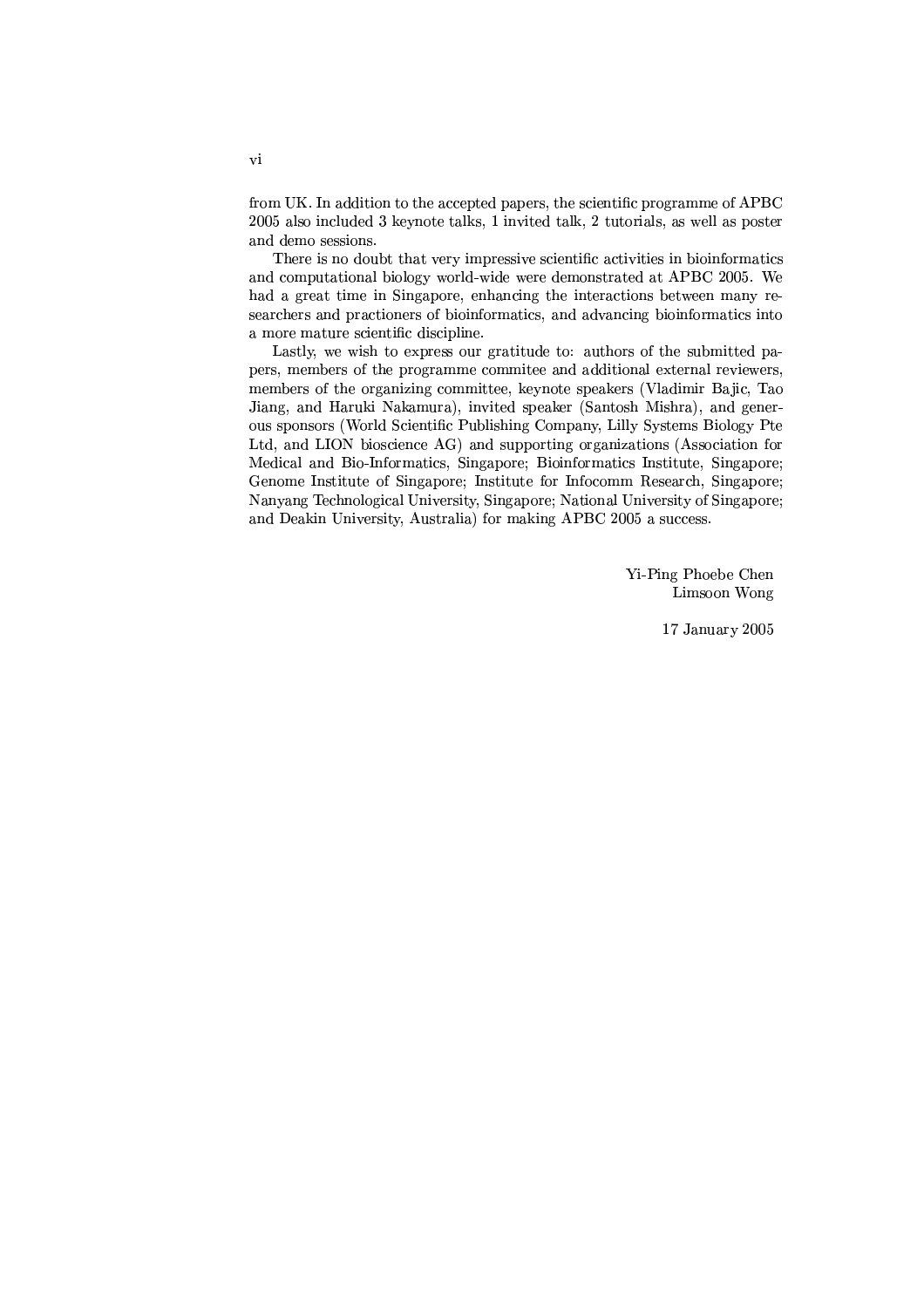# **APBC2005 ORGANIZATION**

### **General Chair**

Ming Li, University of Waterloo, Canada

### **Tutorial Chairs**

Vladimir Brusic, Institute for Infocomm Research, Singapore Shoba Raganathan, Macquarie University, Australia

### **Organizing Committee**

Vladimir Brusic, Institute for Infocomm Research, Singapore (chair) Yuzong Chen, National University of Singapore, Singapore Pawan K. Dhar, Bioinformatics Institute of Singapore, Singapore Shen Tat Goh, Institute for Infocomm Research, Singapore Hon Pei Ho, Institute for Infocomm Research, Singapore Asif Khan, Institute for Infocomm Research, Singapore Prasanna Kolatkar, Genome Institute of Singapore, Singapore Chee Keong Kwoh, Nanyang Technological University, Singapore Jinyan Li, Institute for Infocomm Research, Singapore Huiging Liu, Institute for Infocomm Research, Singapore Hwee-Hwa Pang, Institute for Infocomm Research, Singapore Kian-Lee Tan, National University of Singapore, Singapore Yun Zheng, Nanyang Technological University, Singapore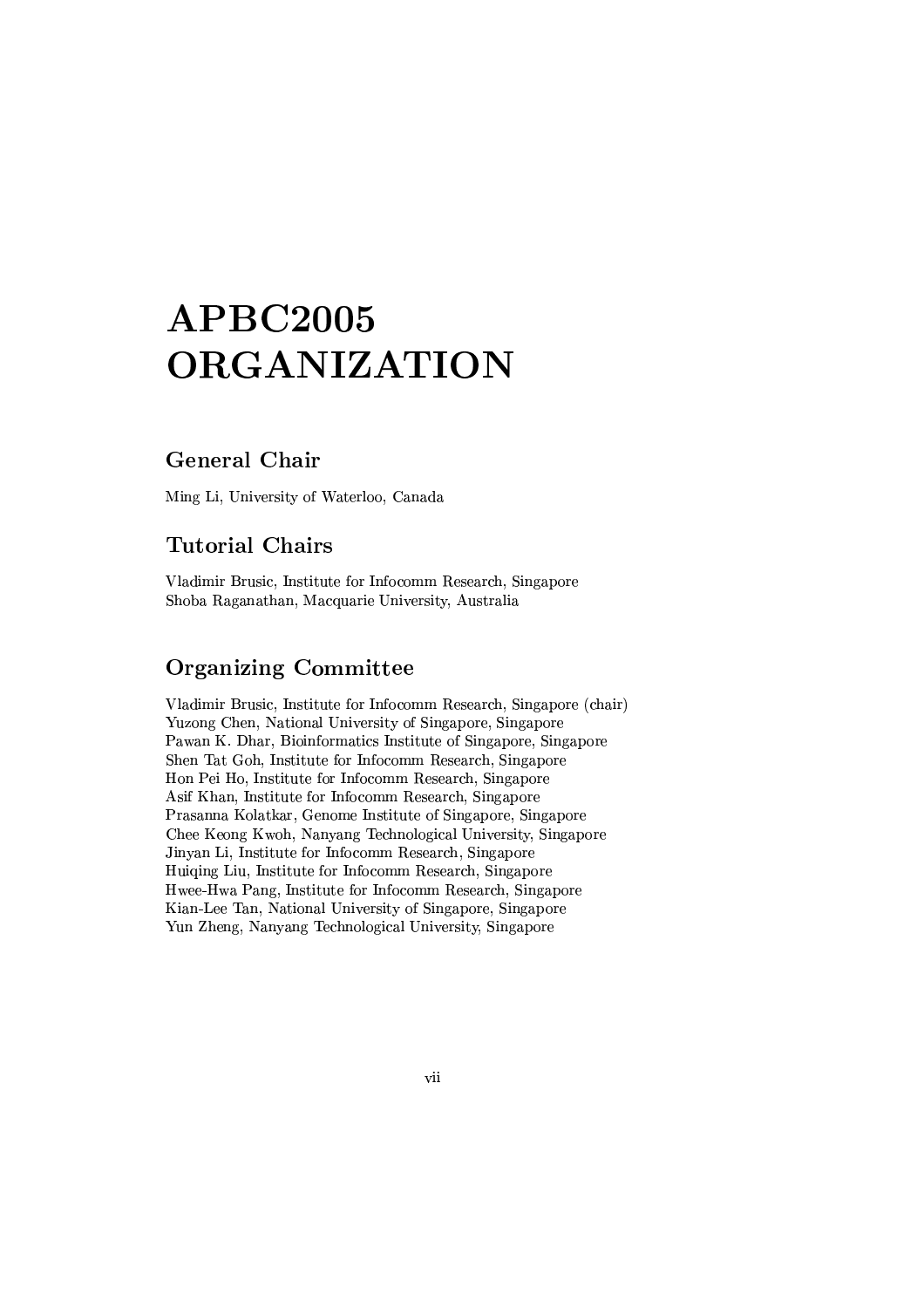### **Programme Committee**

Yi-Ping Phoebe Chen, Deakin University, Australia (co-chair) Limsoon Wong, Institute for Infocomm Research, Singapore (co-chair) Catherine Abbott, Flinders Univ, Australia Vineet Bafna, University of California San Diego, USA Jong Hwa Bhak, KAIST, Korea Phil Bourne, University of California San Diego, USA Kevin Burrage, University of Queensland, Australia Kun-Mao Chao, National Taiwan University, Taiwan Runsheng Chen, Chinese Academy of Sciences, China Ross Coppel, Monash University, Australia David Dagan Feng, University of Sydney, Australia Terry Gaasterland, Rockefeller Univesity, USA Gavin Huttley, Australia National University, Australia Nik Kasabov, Auckland University of Technology, New Zealand Tak-Wah Lam, University of Hong Kong, China Sang-Yup Lee, KAIST, Korea Tim Littlejohn, IBM Asia, Australia Jingchu Luo, Peking University, China Bin Ma. University of Western Ontario, Canada Hideo Matsuda, Osaka University, Japan Satoru Miyano, University of Tokyo, Japan See-Kiong Ng, Institute for Infocomm Research, Singapore Michael Poidinger, ANGIS, Australia Mark Ragan, University of Queensland, Australia Shoba Raganathan, Macquarie University, Australia Wing-Kin Sung, National University of Singapore, Singapore Tin Wee Tan, National University of Singapore, Singapore Hong Yan, City University of Hong Kong, China Ueng-Cheng Yang, National Yang-Ming University, Taiwan Chunting Zhang, Tianjin University, China Michael Zhang, Cold Spring Harbor Laboratories, USA Ren Zhang, Wollongong University, Australia Xiaofang Zhou, University of Queensland, Australia

viii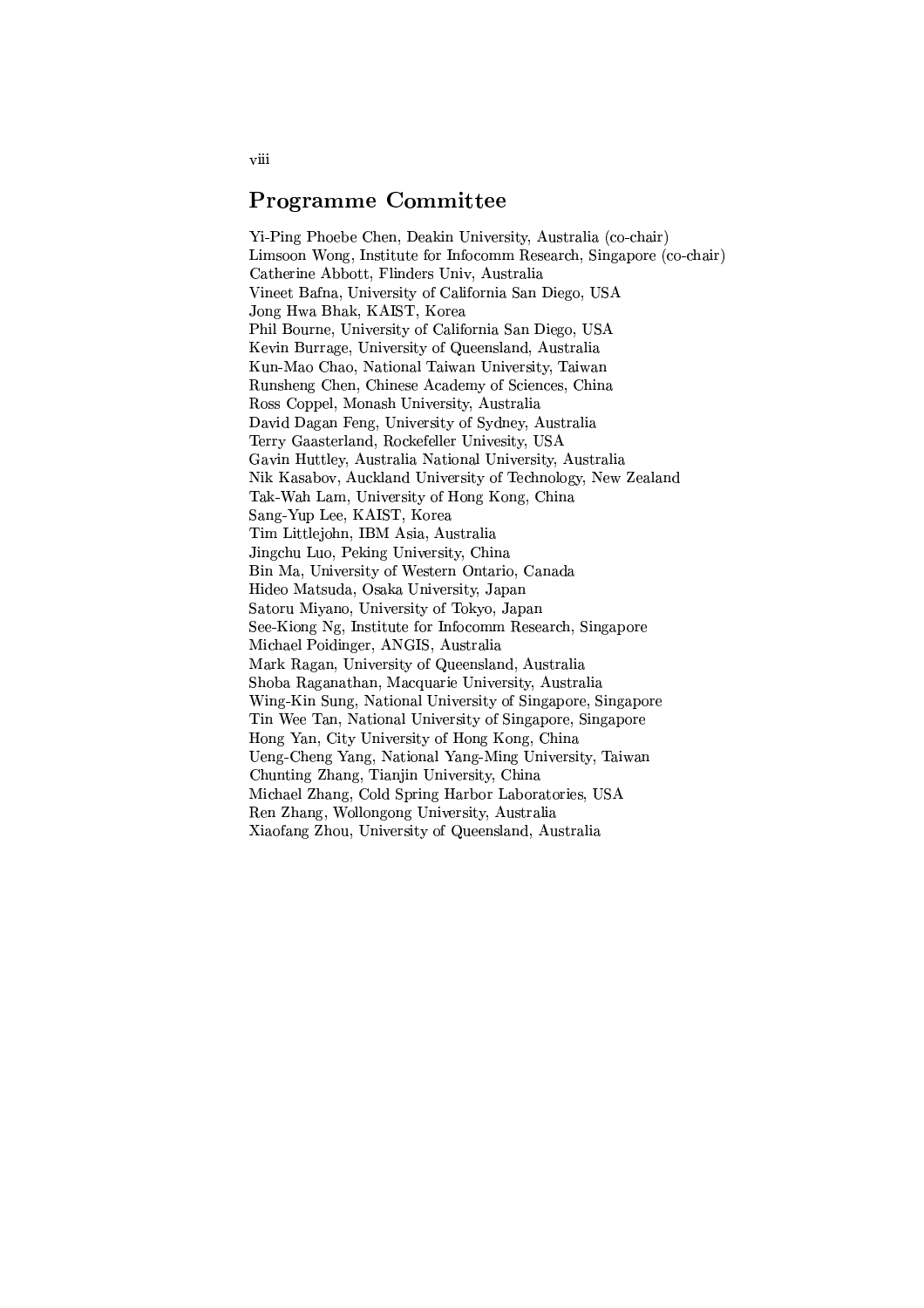### **Additional Reviewers**

Max Aleksevev Timothy L. Bailey Ho-Leung Chan Betty Cheng Noel Faux Ge Gao Paul Horton Keith Knapp Alan W. C. Liew Hiroshi Matsuno David Powell Kanagasabai Rajaraman Dawei Song Yoshinori Tamada Albert Traistman Bill Wilson Yanbin Yin Chenggang Zhang

Jiyuan An Vladimir Bajic Qingfeng Chen Pawan K. Dhar Robert Flegg Shan Guan Helen Zi Huang Jinyan Li Kui Lin Robert Myers Supawan Prompramote Ori Sasson Wei Shi Kian-Lee Tan Anthony Tung Xin Wu Zu-Guo Yu Zhang Zhuo

Tomohiro Ando Hideo Bannai Yan Chen **Brett Easton** Cong Gao Michiel de Hoon Euna Jeong Kuo Bin Li Huiqing Liu Reiichiro Nakamichi Mohamed Rafi Torsten Seemann Yvan Strahm Soon-Heng Tan Matthew Wakefield **Burkhard Wuensche** Guanglan Zhang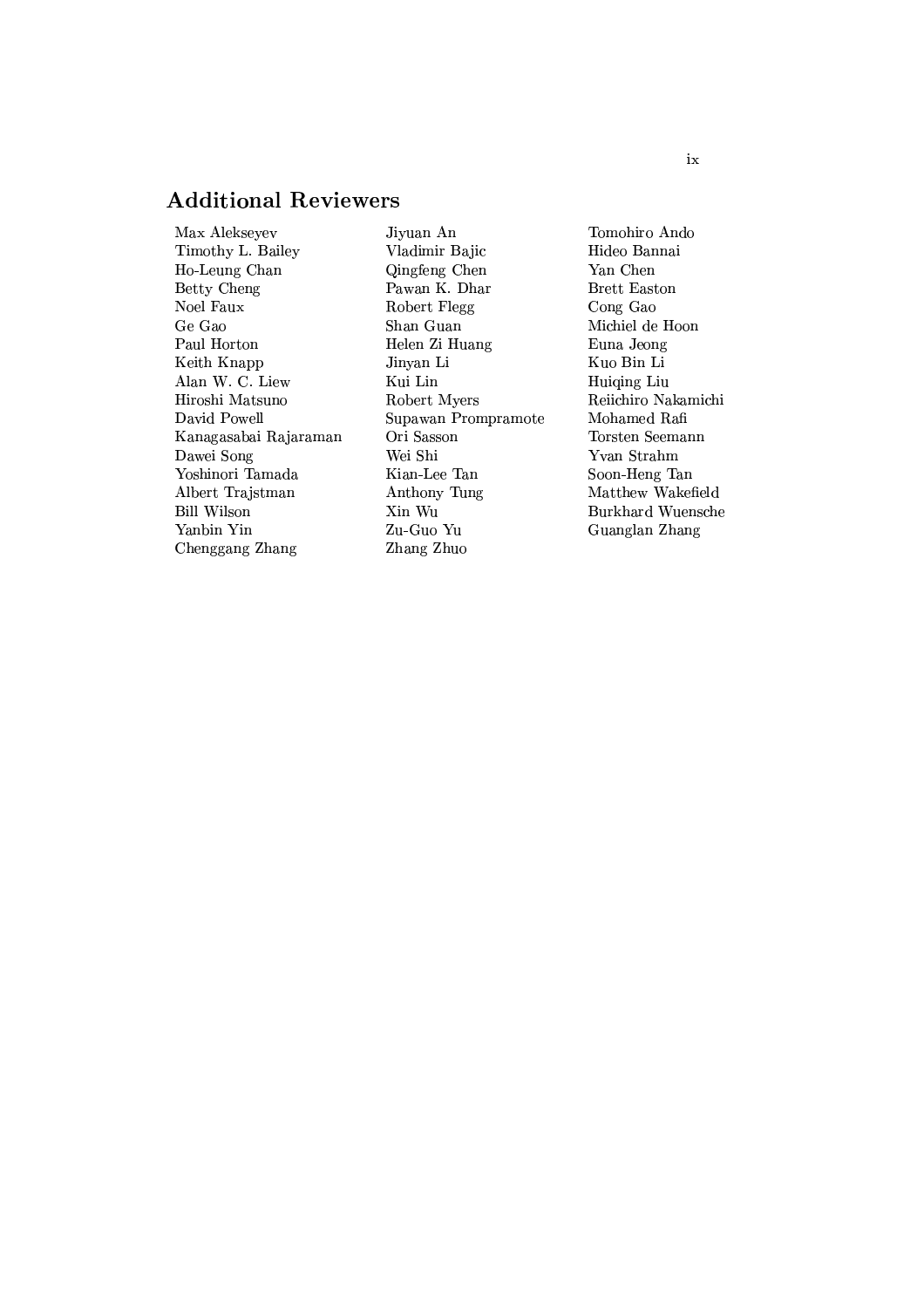**Platinum Sponsor** 



**Gold Sponsor** 



**Silver Sponsor** 



### **Supporting Organizations**

### **AMBIS**

Association for Medical and Bio-Informatics, Singapore



 $\mathbf x$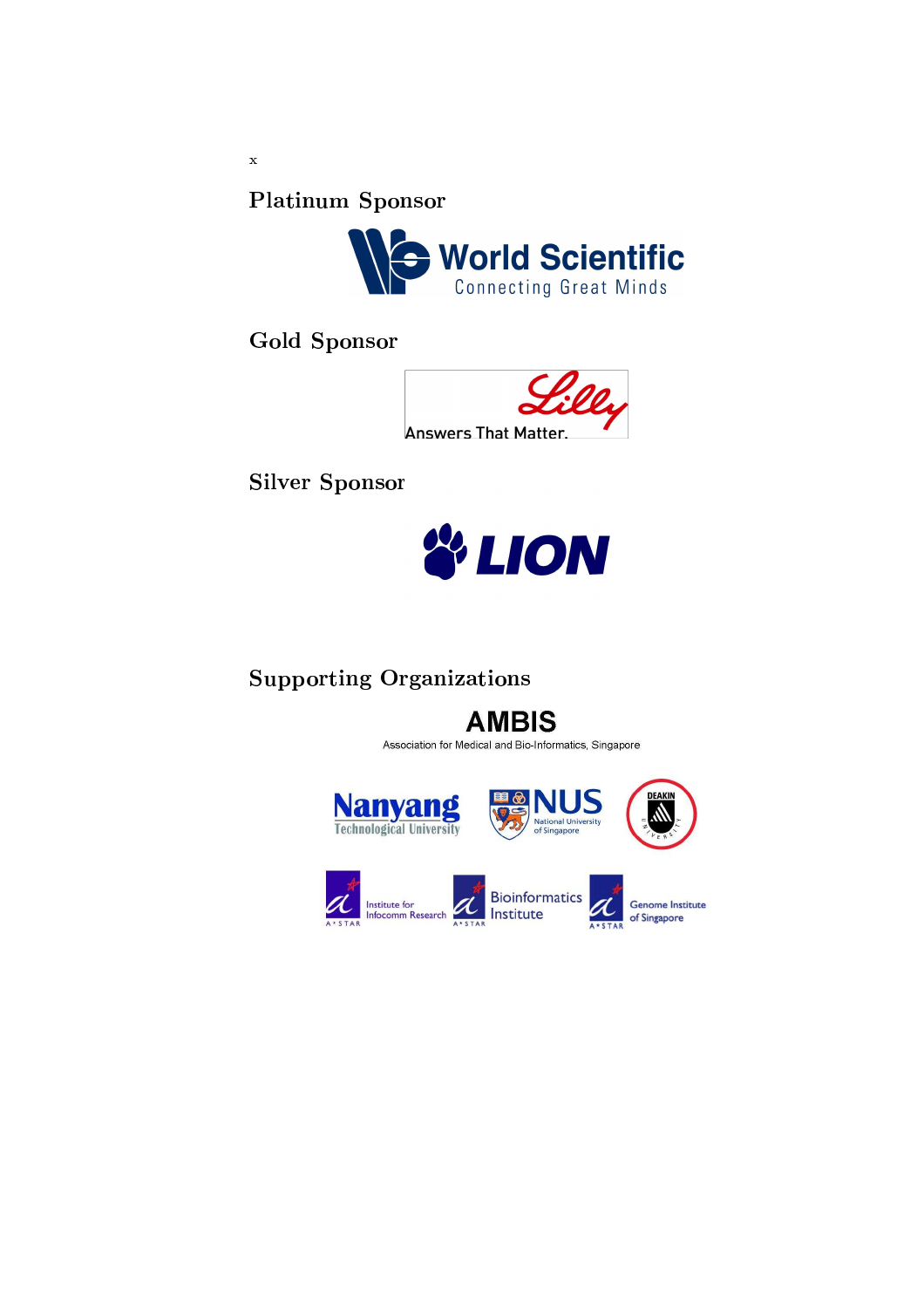# **CONTENTS**

| Preface<br>.<br>$\sim$ 100 $\pm$                                                                                                                                      | $\mathbf{V}$ |
|-----------------------------------------------------------------------------------------------------------------------------------------------------------------------|--------------|
|                                                                                                                                                                       | vii          |
| <b>Contributed Papers</b>                                                                                                                                             |              |
| S.M. Yiu, P.Y. Chan, T.-W. Lam, W.-K. Sung, H.F. Ting, & P.W.H.<br>Wong. Allowing Mismatches in Anchors for Whole Genome Align-<br>ment: Generation and Effectiveness | 1            |
| H.N. Chua & W.-K. Sung. A Better Gap Penalty for Pairwise-SVM.                                                                                                        | 11           |
| Z.H. Huang, X. Zhou, & D. Song. High Dimensional Indexing for<br>Protein Structure Matching Using Bowties                                                             | 21           |
| G. Butler, G. Wang, Y. Wang, & L. Zou. A Graph Database with                                                                                                          | 31           |
| K.M. Konwar, I.I. Mandoiu, A.C. Russell, & A.A. Shvartsman. Im-<br>proved Algorithms for Multiplex PCR Primer Set Selection with                                      | 41           |
| Dukka Bahadur K.C., E. Tomita, J. Suzuki, K. Horimoto, & T.<br>Clique Based Algorithms for Protein Threading with<br>Akutsu.                                          | 51           |
| S.-L. Wang, C.-M. Chen, & M.-J. Hwang. Classification of Protein<br>3D Folds by Hidden Markov Learning on Sequences of Structural                                     | 65           |
| J. Xu, L. Yu, & M. Li. Consensus Fold Recognition by Predicted                                                                                                        | 73           |
| R. Bondugula, O. Duzlevski, & D. Xu. Profiles and Fuzzy K-Nearest<br>Neighbor Algorithms for Protein Secondary Structure Prediction                                   | 85           |
| J. Feng, L. Parida, & R. Zhou. Protein Folding Trajectory Analysis<br>using Patterned Clusters                                                                        | 95           |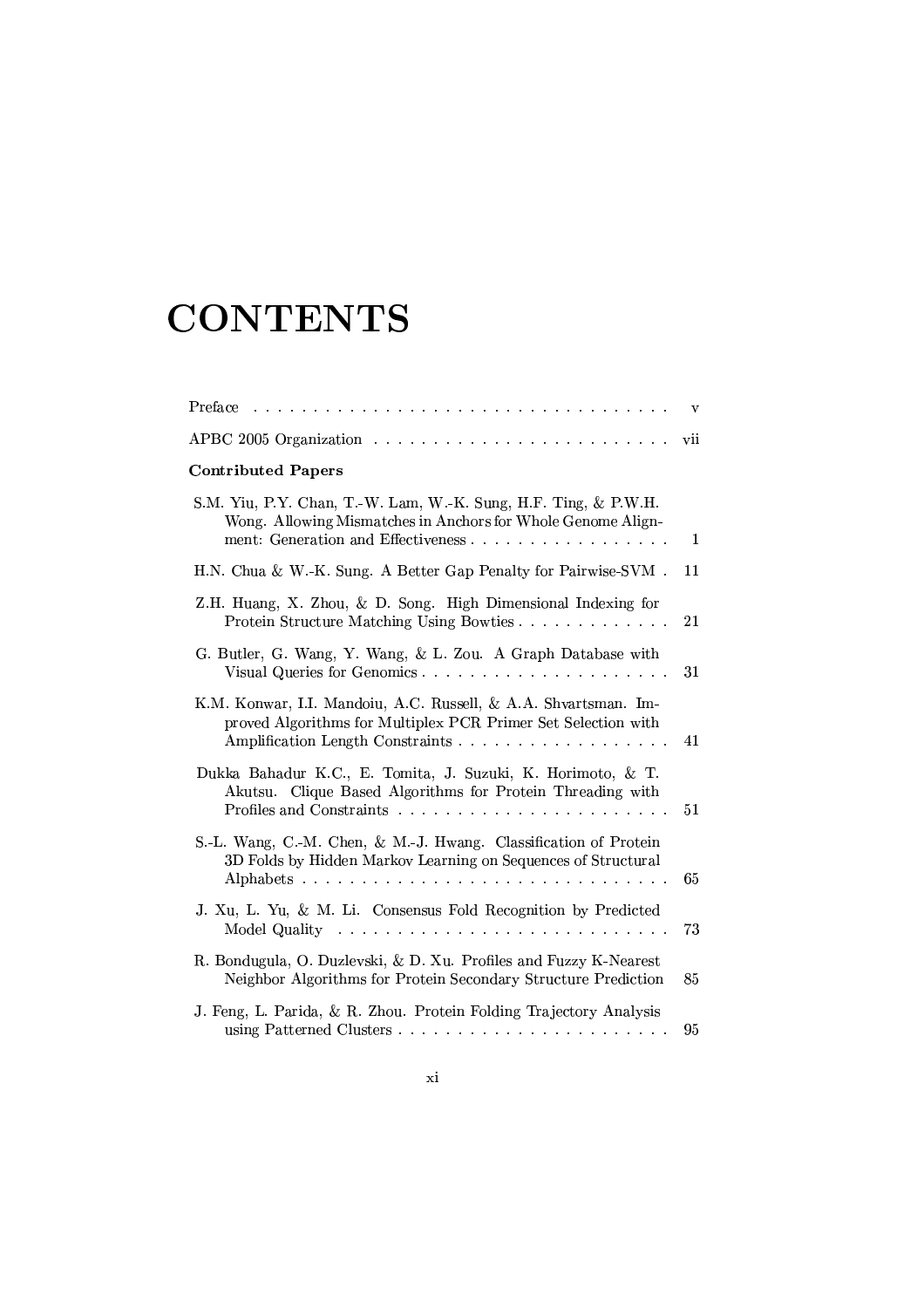| E.W. Xu, D.G. Brown, & P. Kearney. The Use of Functional Domains<br>to Improve Transmembrane Protein Topology Prediction 105                                                                                           |  |
|------------------------------------------------------------------------------------------------------------------------------------------------------------------------------------------------------------------------|--|
| J. Guo, Y. Lin, & Z. Sun. A Novel Method for Protein Subcellular<br>Localization: Combining Residue-Couple Model and SVM<br>117                                                                                        |  |
| M. Boden & J. Hawkins. Detecting Residues in Targeting Peptides . 131                                                                                                                                                  |  |
| S. Maetschke, M. Towsey, & M. Boden. BLOMAP: An Encoding<br>of Amino Acids Which Improves Signal Peptide Cleavage Site<br>Prediction<br>141<br>$\mathbf{1}$ $\mathbf{1}$ $\mathbf{1}$ $\mathbf{1}$<br>$\sim$<br>$\sim$ |  |
| K.-H. Liang. Cells In Silico (CIS): A Biomedical Simulation Frame-<br>work Based on Markov Random Field<br>.<br>151                                                                                                    |  |
| Z. Zhang, S. Tang, & S.-K. Ng. Toward Discovering Disease-Specific<br>Gene Networks from Online Literature<br>161                                                                                                      |  |
| H. Matsuno, S.-I. Inouye, Y. Okitsu, Y. Fujii, & S. Miyano. A New<br>Regulatory Interactions Suggested by Simulations for Circadian<br>Genetic Control Mechanism in Mammals<br>171                                     |  |
| J. Liu, B. Ma, & M. Li. PRIMA: Peptide Robust Identification from<br>181                                                                                                                                               |  |
| K. Duan, & J. Rajapakse. SVM-RFE Peak Selection for Cancer<br>Classification with Mass Spectrometry Data<br>191                                                                                                        |  |
| X. Wang & D.D. Feng. Hybrid Registration for Two-Dimensional Gel<br>201                                                                                                                                                |  |
| C. Shi & L. Chen. Feature Dimension Reduction for Microarray Data<br>Analysis Using Local Linear Embedding<br>211                                                                                                      |  |
| L. Shen & E.C. Tan. PLS and SVD Based Penalized Logistic Regres-<br>sion for Cancer Classification Using Microarray Data $\ldots \ldots$<br>219                                                                        |  |
| T.-C. Lin, R.-S. Liu, S.-Y. Chen, C.-C. Liu, & C.-Y. Chen. Genetic<br>Algorithms and Silhouette Measures Applied tO Microarray Data<br>Classification<br>$\ldots$ 229                                                  |  |
| S. Rajasekaran, S. Balla, C.-H. Huang, V. Thapar, M. Gryk, M.<br>Maciejewski, & M. Schiller. Exact Algorithms for Motif Search.<br>239                                                                                 |  |
| S. Rajasekaran, S. Balla, & C.-H. Huang. Exact Algorithms for<br>Planted Motif Challenge Problems<br>249                                                                                                               |  |

xii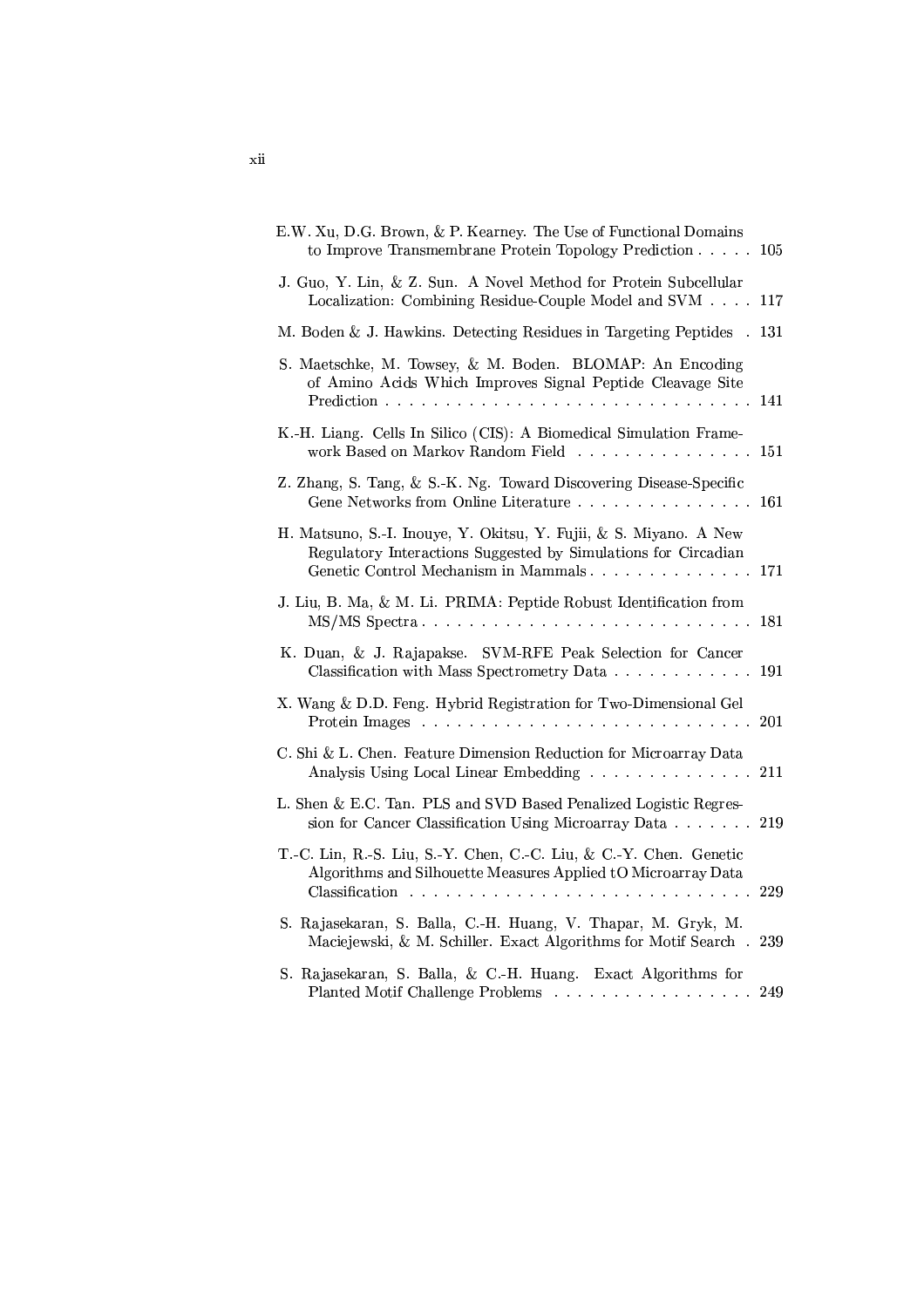| F.Y.L. Chin & H.C.M. Leung. Voting Algorithms for Discovering<br>Long Motifs $\ldots$                                                                                          | 261                |
|--------------------------------------------------------------------------------------------------------------------------------------------------------------------------------|--------------------|
| A.M. Carvalho, A.T. Freitas, A.L. Oliveira & M.-F. Sagot. A Highly<br>Scalable Algorithm for the Extraction of Cis-Regulatory Regions                                          | 273                |
| R. Chowdhary, R.A Ali, & V.B. Bajic. Modeling 5' Regions of Histone                                                                                                            | 283                |
| H.-T. Chang, T.-C. Fan, M.D.-T. Chang, T.-W. Pai, B.-H. Su, & P.-<br>C. Wu. Unique Peptide Prediction of RNase Family Sequences<br>Based on Reinforced Merging Algorithms<br>. | $\boldsymbol{289}$ |
| D. Papamichail, S.S. Skiena, D. van der Lelie, & S.R. McCorkle.<br>Bacterial Population Assay via K-Mer Analysis                                                               | 299                |
| F.-M. Lin, H.-D. Huang, Y.-C. Chang, P.-L. Chan, J.-T. Horng & M.-<br>T. Ko. A Database to Aid Probe Design for Virus Identification                                           | 309                |
| L. Huang & Y. Dai. A Support Vector Machine Approach for Predic-<br>tion of T Cell Epitopes $\dots \dots \dots \dots \dots \dots$                                              | 319                |
| G. Wu, G. Lin, J.-H. You, & X. Wu. Faster Solution to the Maximum<br>Quartet Consistency Problem with Constraint Programming<br>$\ddotsc$                                      | 329                |
| Y.-J. He, T.N.D. Huynh, J. Jansson, & W.-K. Sung. Inferring Phy-<br>logenetic Relationships Avoiding Forbidden Rooted Triplets                                                 | 339                |
| L. Wang, D. Zhu, X. Liu, & S. Ma. An $O(n^2)$ Algorithm for Signed                                                                                                             | 349                |
| <b>Keynote Papers</b>                                                                                                                                                          |                    |
| H. Nakamura. Protein Informatics Towards Integration of Data Grid                                                                                                              | $\therefore$ 359   |
| X. Chen, J. Zheng, Z. Fu, P. Nan, Y. Zhong, S. Lonardi, & T. Jiang.<br>Computing the Assignment of Orthologous Genes via Genome<br>Rearrangement<br>$\ldots$                   | 363                |
| S.L. Tan, V. Choudhary, A. Christoffels, B. Venkatesh, & V.B. Bajic.<br>Comparison of Core Promoters in Fugu Rubripes and Human 379                                            |                    |
| <b>Invited Paper</b>                                                                                                                                                           |                    |
| S.K. Mishra. Trends in Bioinformatics Research and Singapore's Role 381                                                                                                        |                    |
|                                                                                                                                                                                |                    |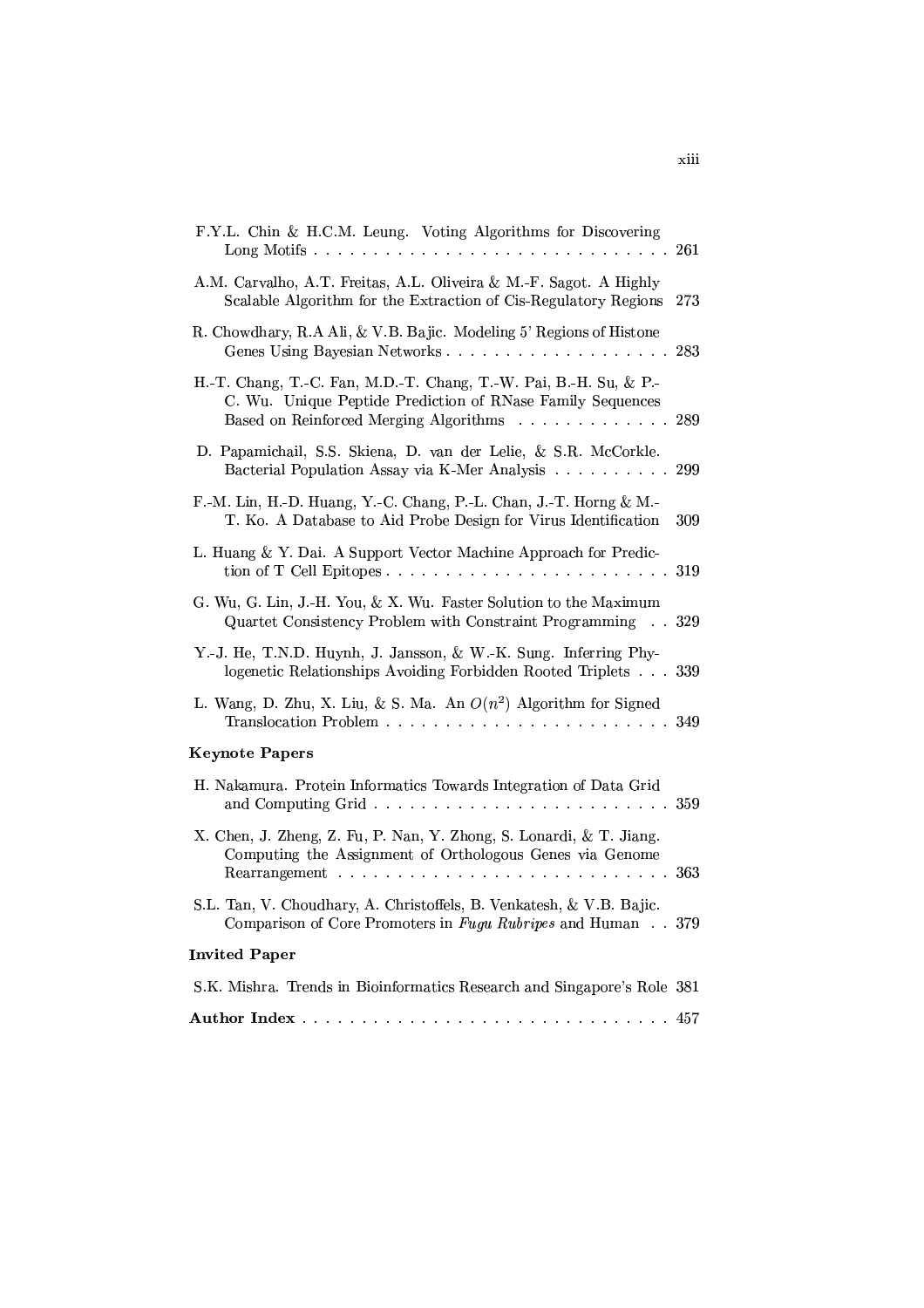xiv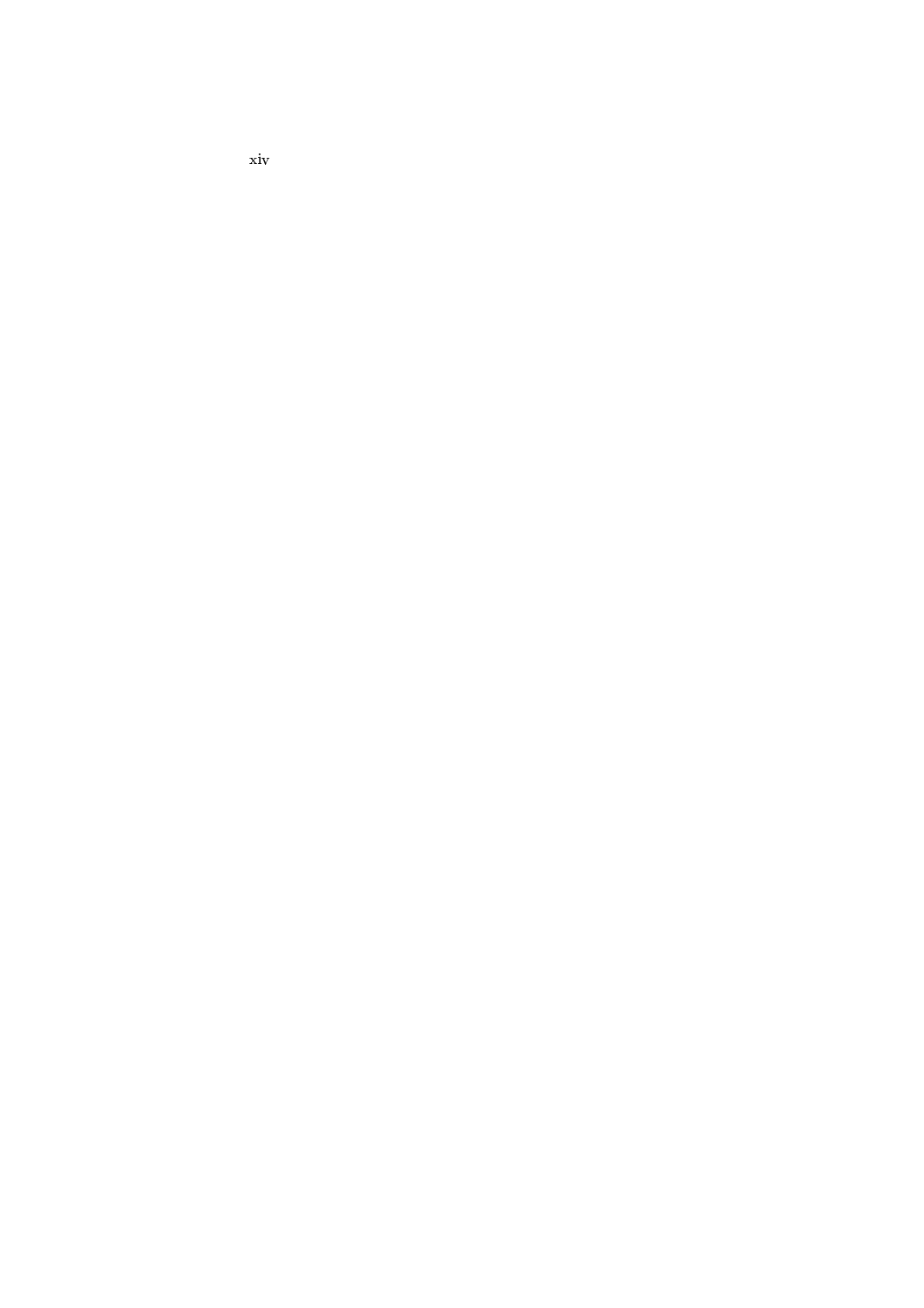0.1. PAPER: 192.PS

#### paper: 192.ps  $0.1$

title: Allowing Mismatches in Anchors for Whole Genome Alignment: Generation and Effectiveness authors: Yiu, Chan, Lam, Sung, Ting, & Wong pages:  $1-10$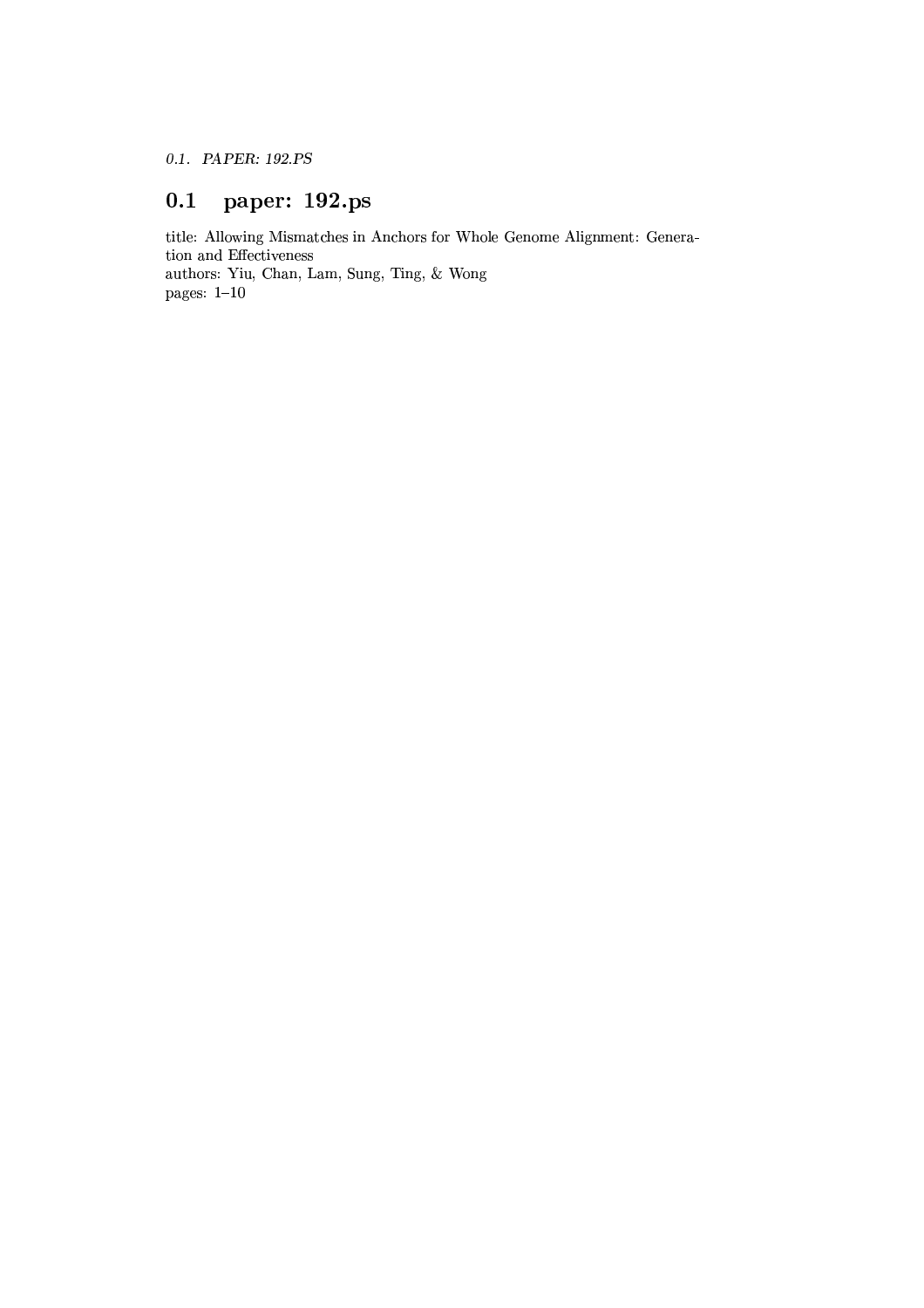0.2. PAPER: 118.DOC

#### paper: 118.doc  $0.2$

title: A Better Gap Penalty for Pairwise-SVM authors: Chua & Sung pages:  $11–20$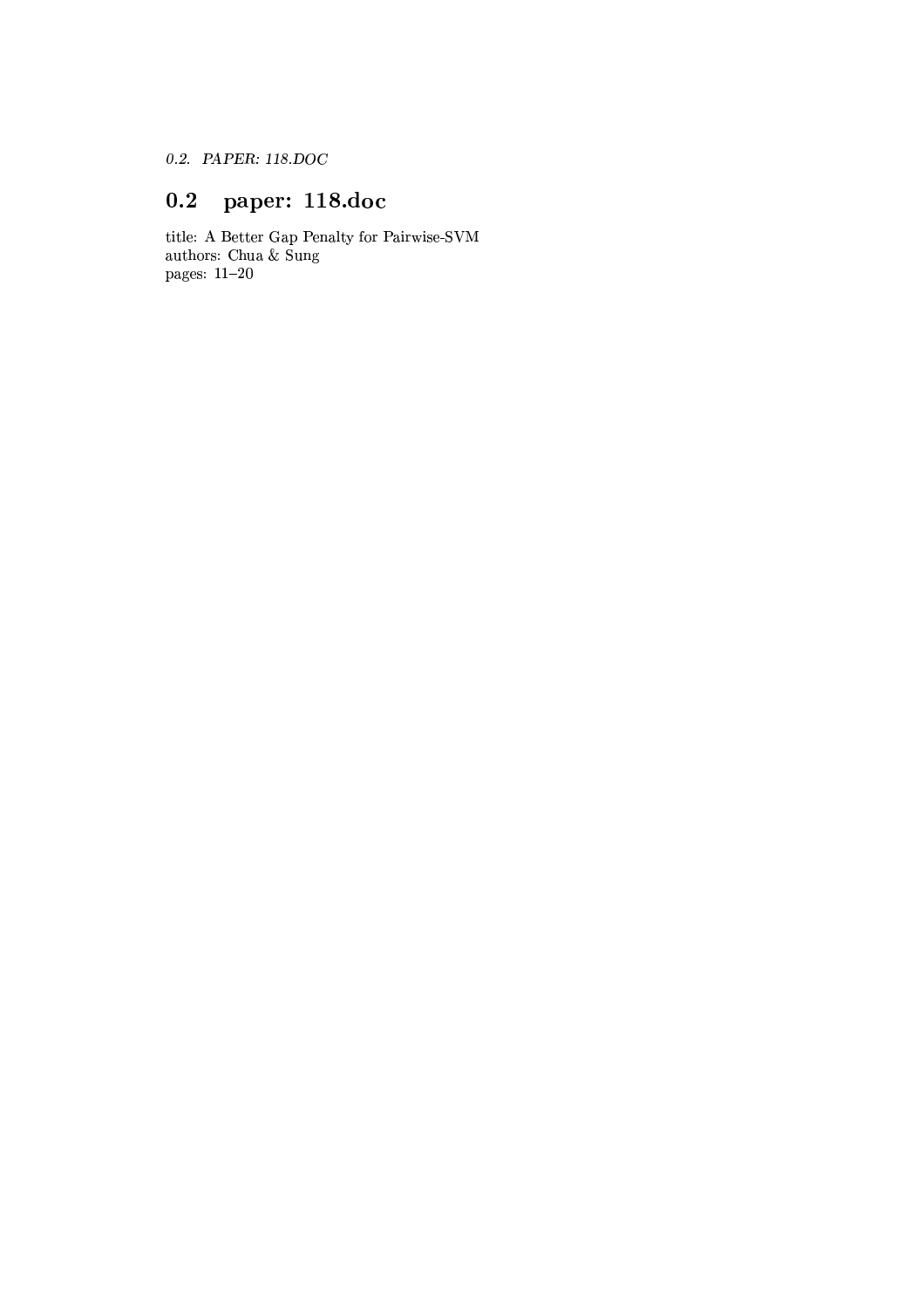0.3. PAPER: 204.PDF

#### paper: 204.pdf  $0.3$

title: High Dimensional Indexing for Protein Structure Matching Using Bowties authors: Huang, Zhou, & Song pages: 21-30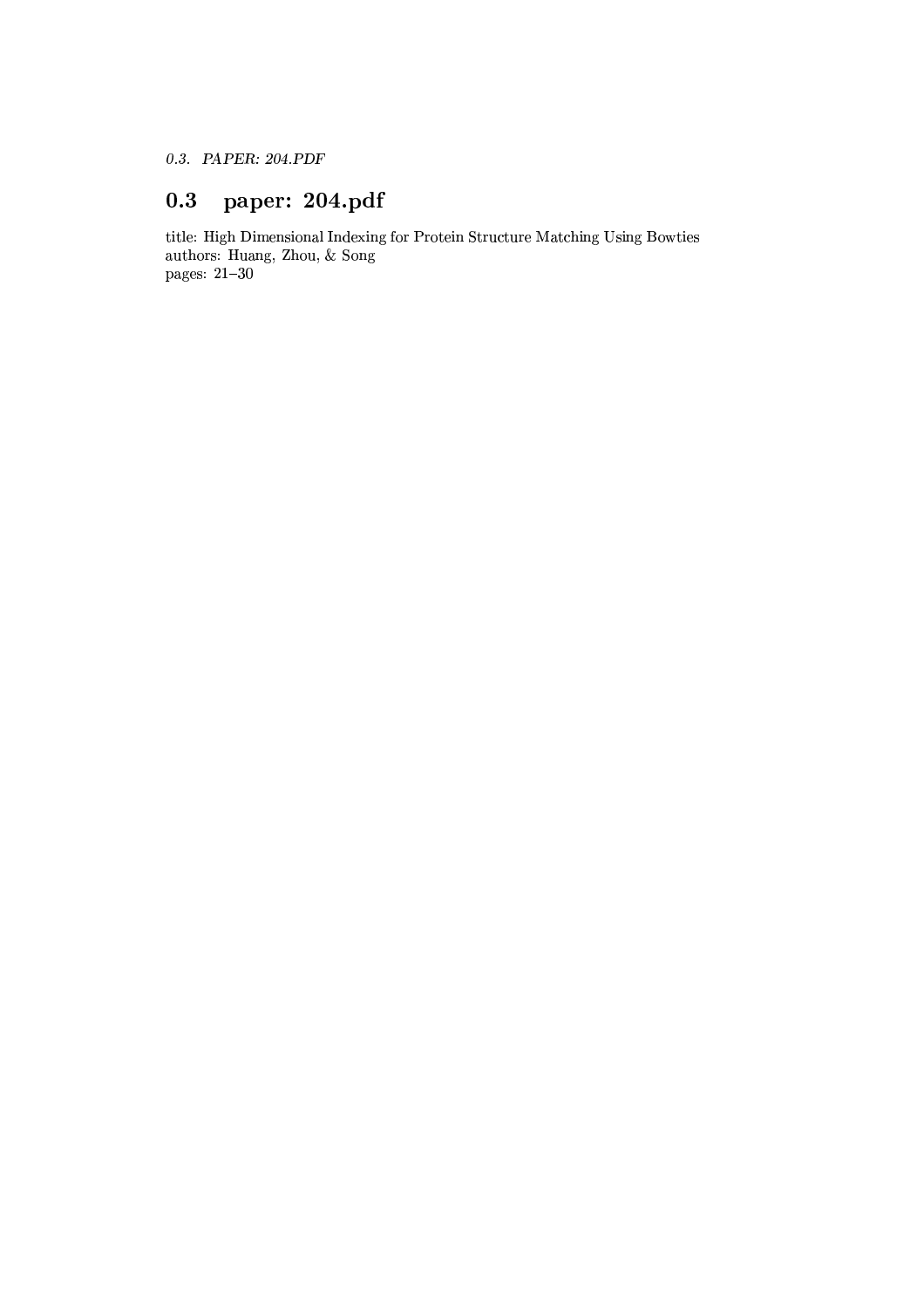### 0.4 paper: 107.pdf

authors: Butler, Wang, Wang,  $\&$  Zou title: A Graph Database with Visual Queries for Genomics pages:  $31-40$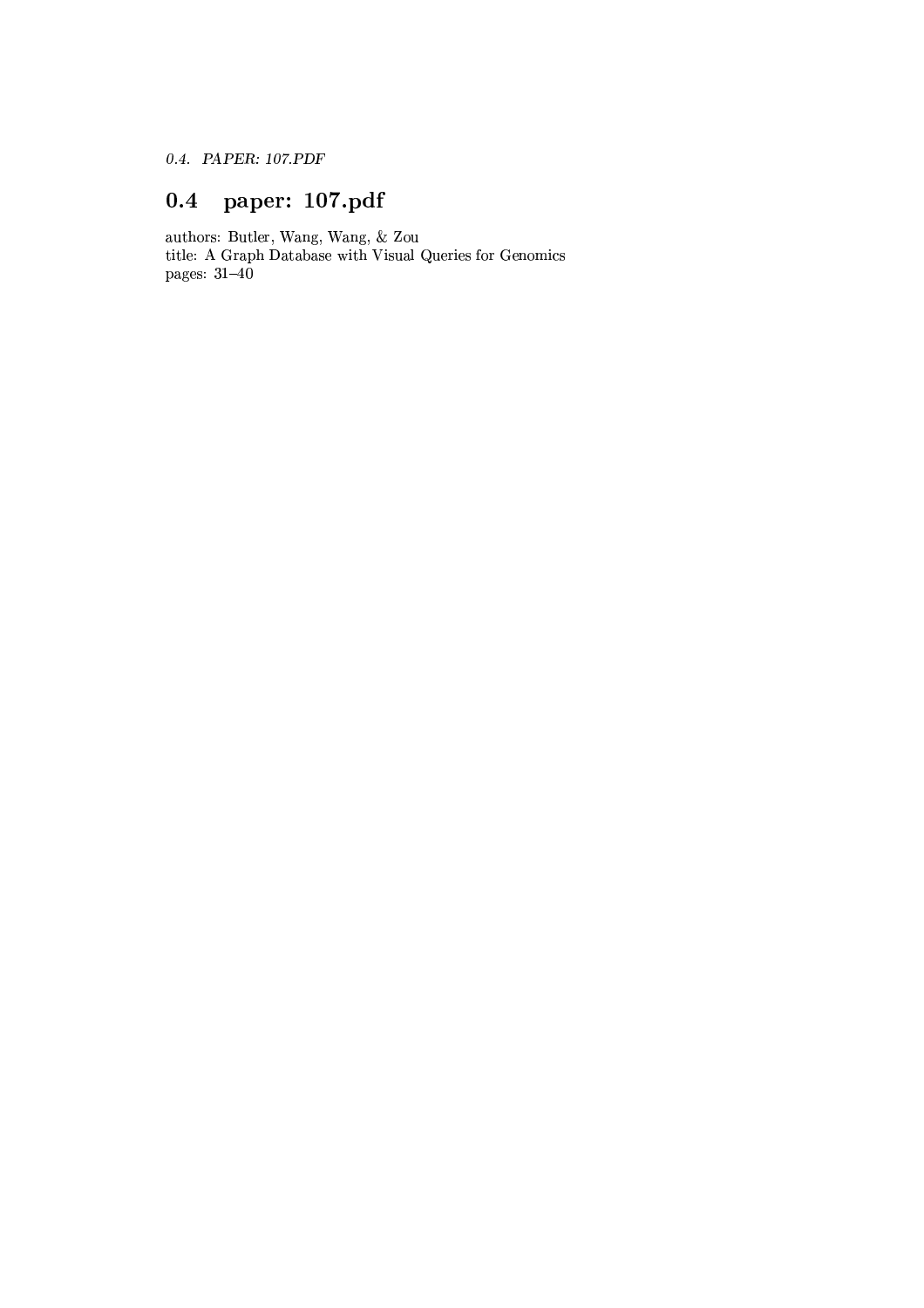0.5. PAPER: 151.PDF

#### paper: 151.pdf  $0.5$

authors: Konwar, Mandoiu, Russell, & Shvartsman title: Improved Algorithms for Multiplex PCR Primer Set Selection with Amplification Length Constraints pages: 41-50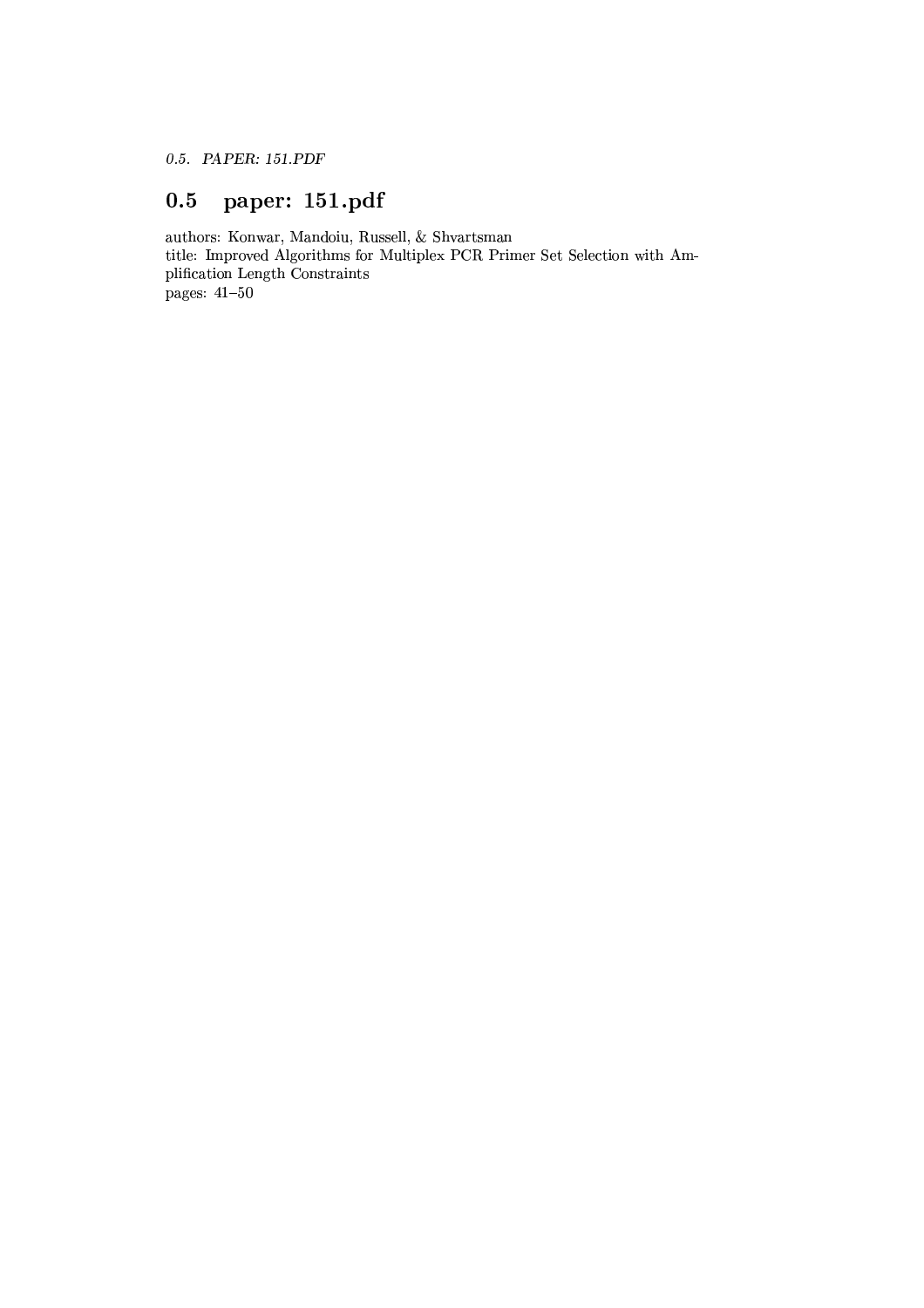0.6. PAPER: 146.PS

#### paper: 146.ps  $0.6$

authors: Bahadur, Tomita, Suzuki, Horimoto, & Akutsu title: Clique Based Algorithms for Protein Threading with Profiles and Con- $_\mathrm{strains}$ pages:  $51\text{--}64$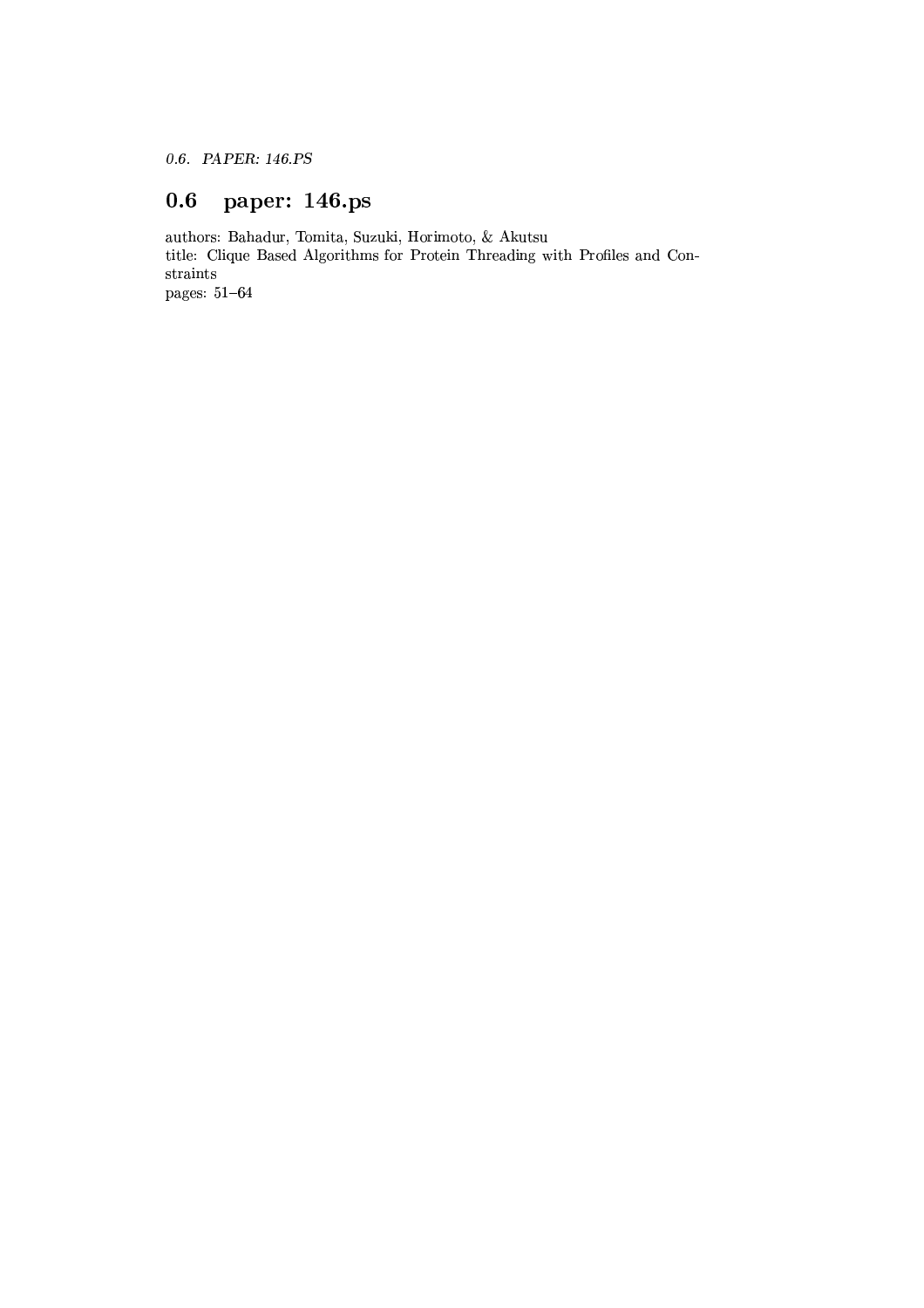#### paper: 161.doc  $0.7$

authors: Wang, Chen, & Hwang<br>title: Classification of Protein 3D Folds by Hidden Markov Learning on Se- $\,$  quences of Structural Alphabets pages:  $65\hbox{--}72$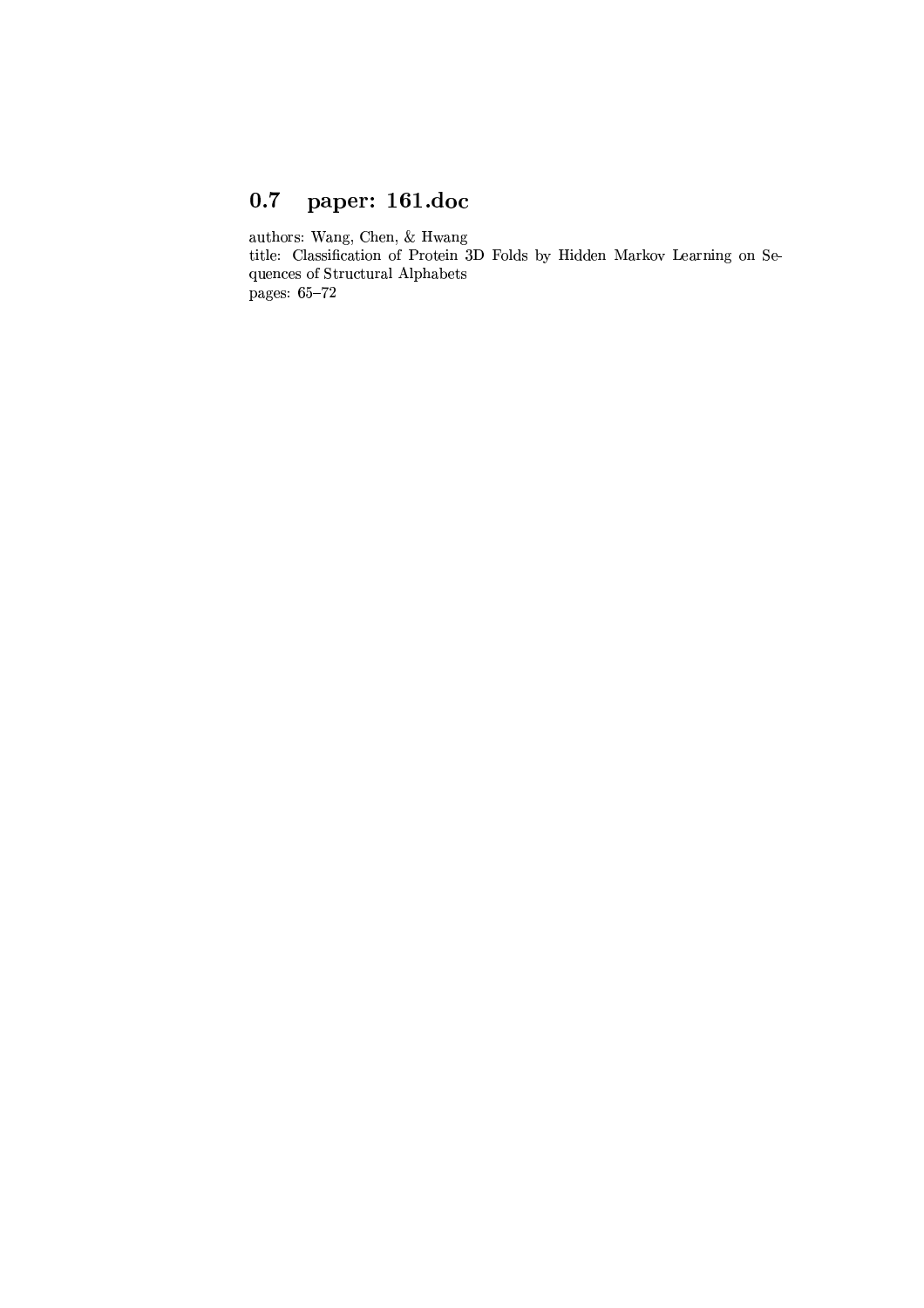#### paper: 236.pdf  $0.8$

authors: Xu, Yu, & Li title: Consensus Fold Recognition by Predicted Model Quality pages: 73-83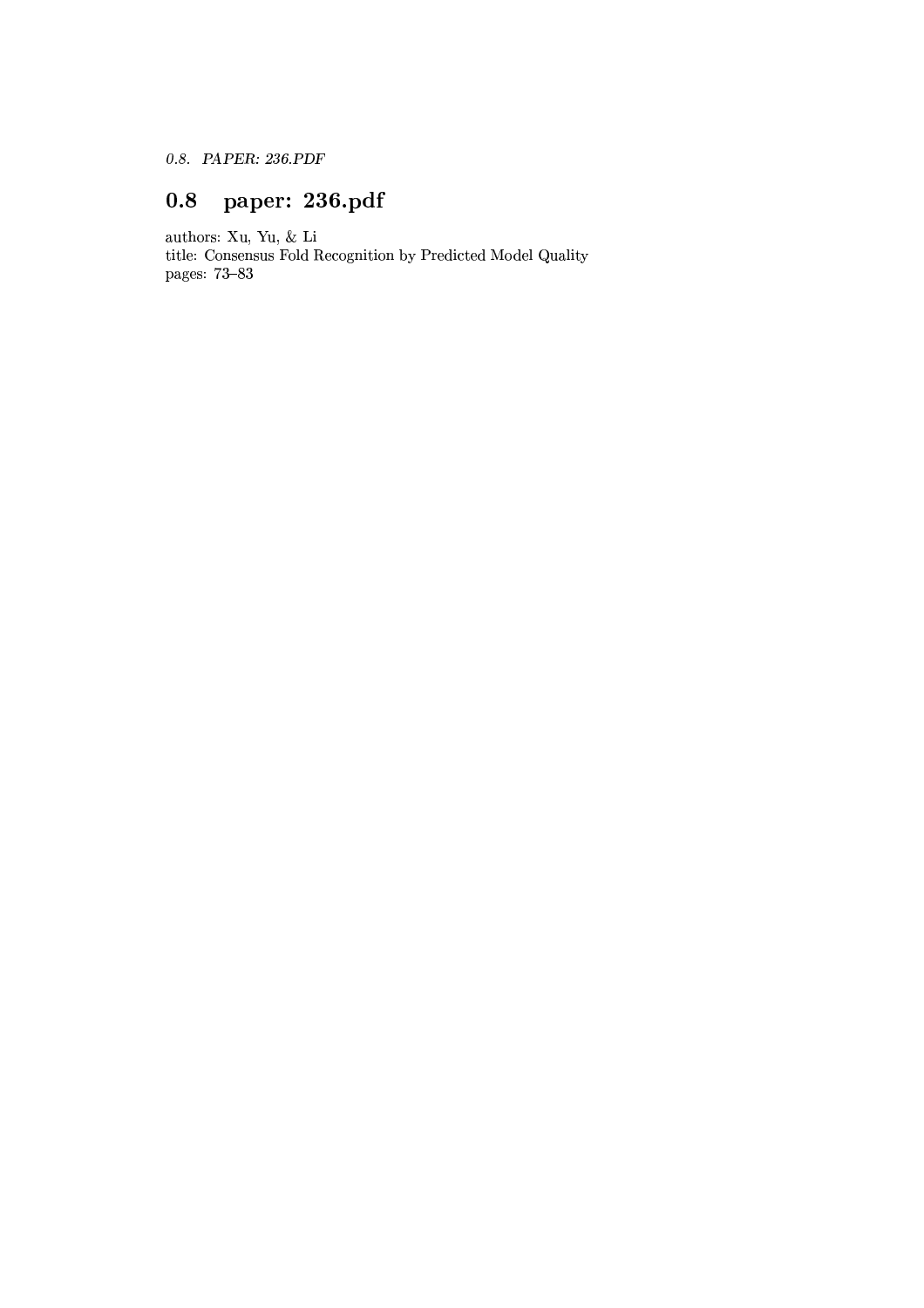$0.9.$  PAPER: 216.DOC

#### paper: 216.doc  $0.9$

authors: Bondugula, Duzlevski, & D. Xu title: Profiles and Fuzzy K-Nearest Neighbor Algorithms for Protein Secondary **Structure Prediction** pages: 85-94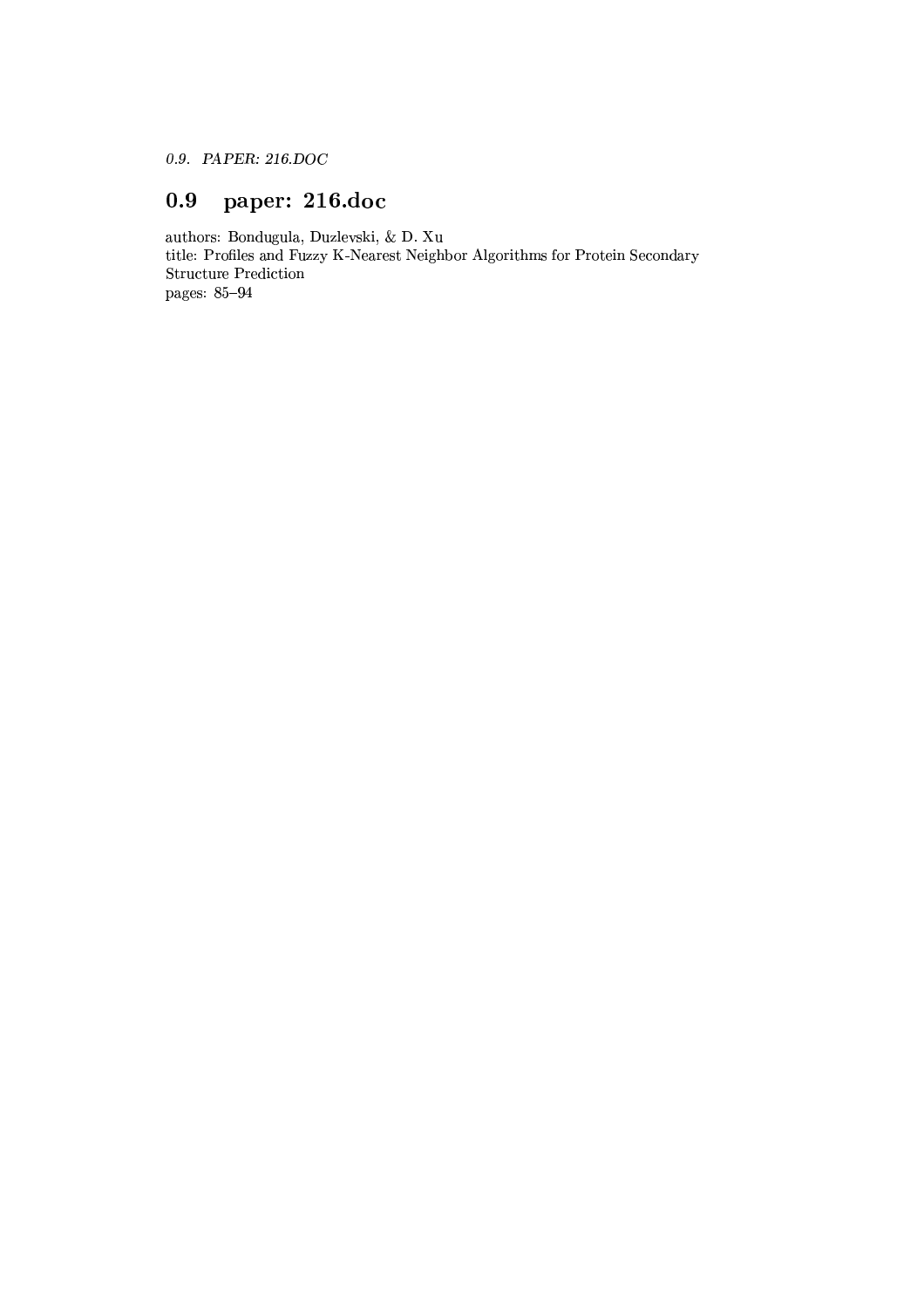0.10. PAPER: 111.PDF

#### paper: 111.pdf  $0.10$

title: Protein Folding Trajectory Analysis using Patterned Clusters authors: J. Feng, L. Parida, & R. Zhou pages: 95-104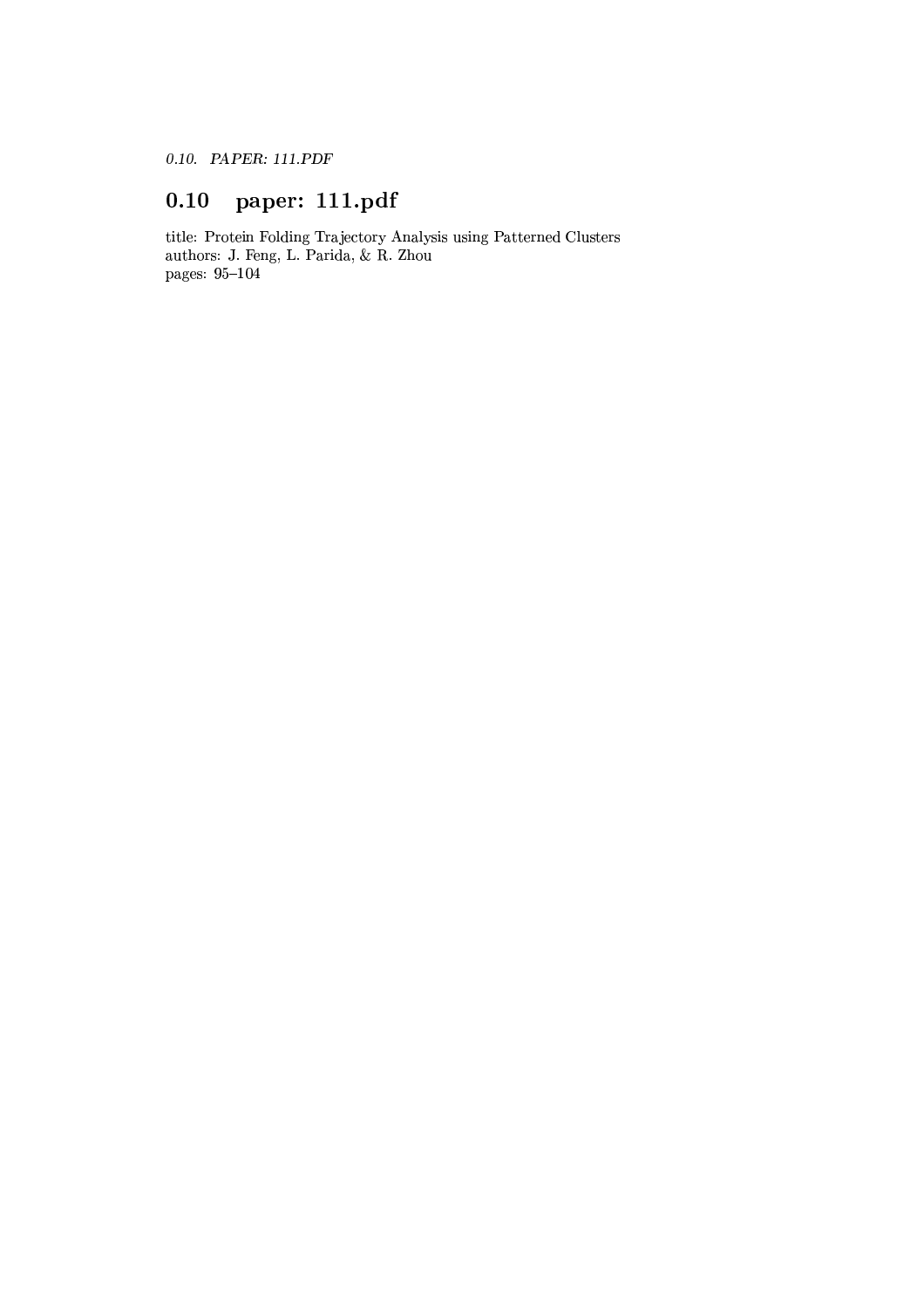#### paper: 147.pdf  $0.11$

title: The Use of Functional Domains to Improve Transmembrane Protein Topology Prediction authors: E.W. Xu, D.G. Brown, & P. Kearney pages: 105-116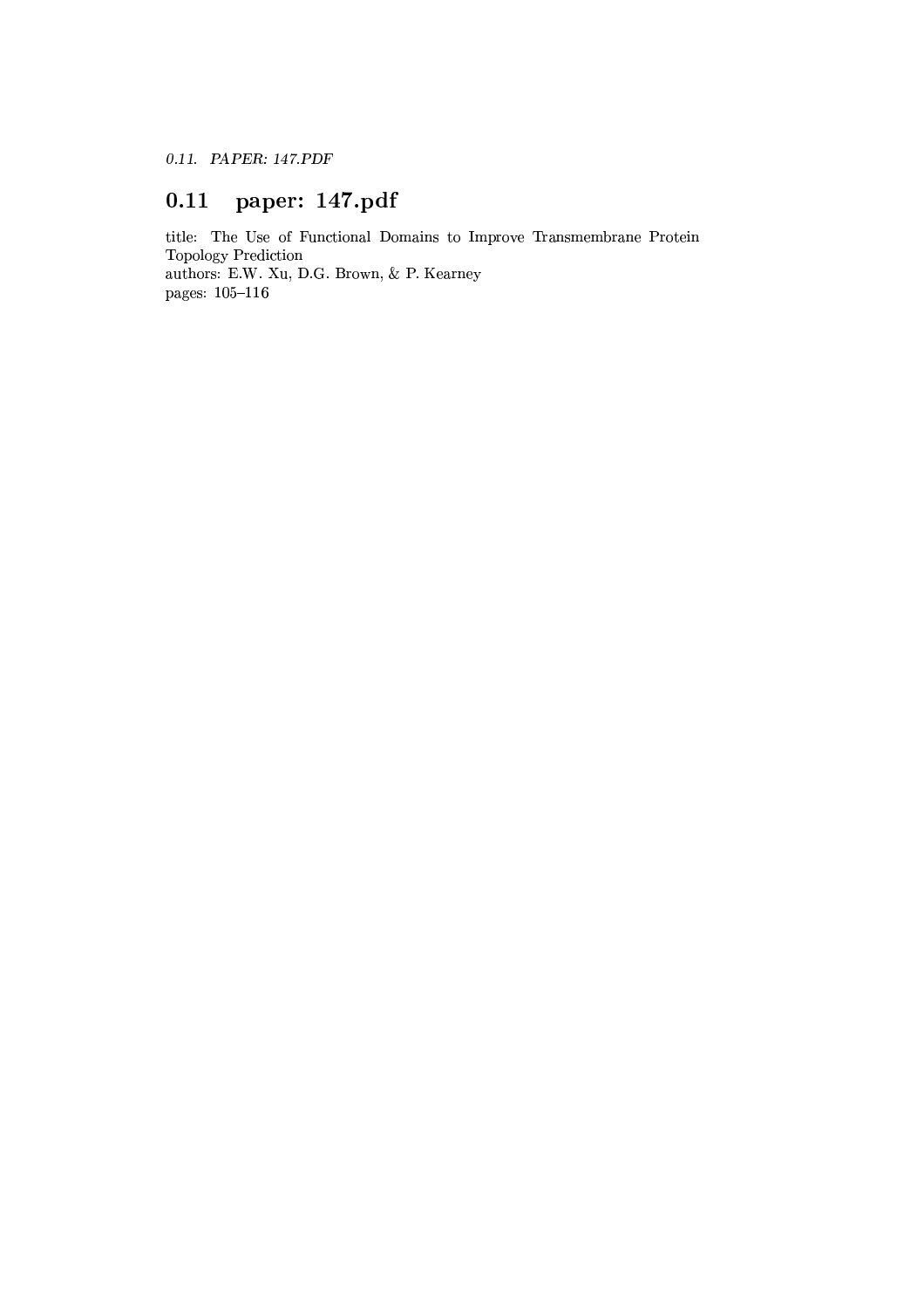0.12. PAPER: 116.DOC

#### paper: 116.doc  $0.12$

title: A Novel Method for Protein Subcellular Localization: Combining Residue-Couple Model and SVM authors: J. Guo, Y. Lin, & Z. Sun pages: 117-129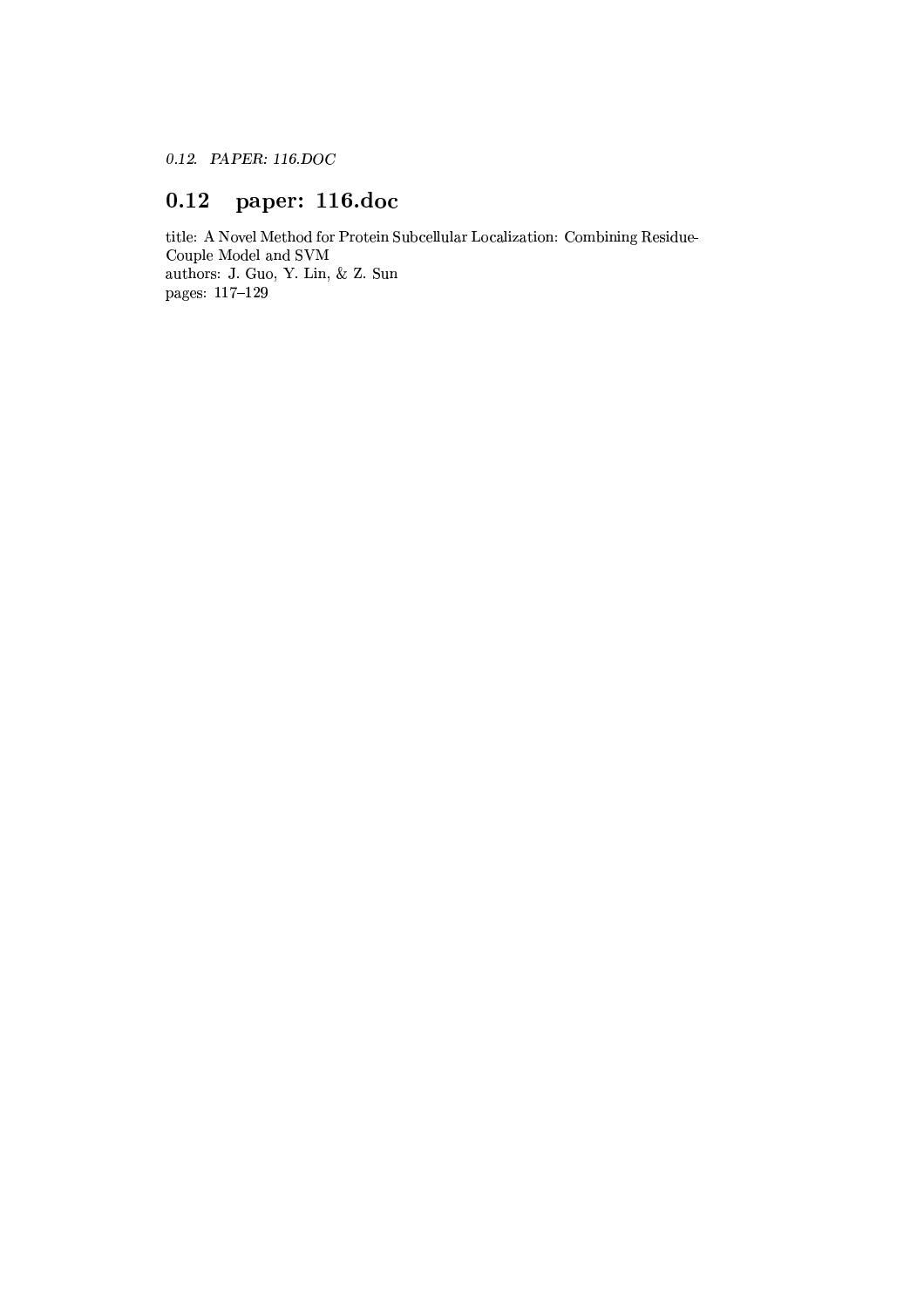#### paper: 195.pdf  $0.13$

title: Detecting Residues in Targeting Peptides authors: M. Boden,  $\&$  J. Hawkins pages: 131-140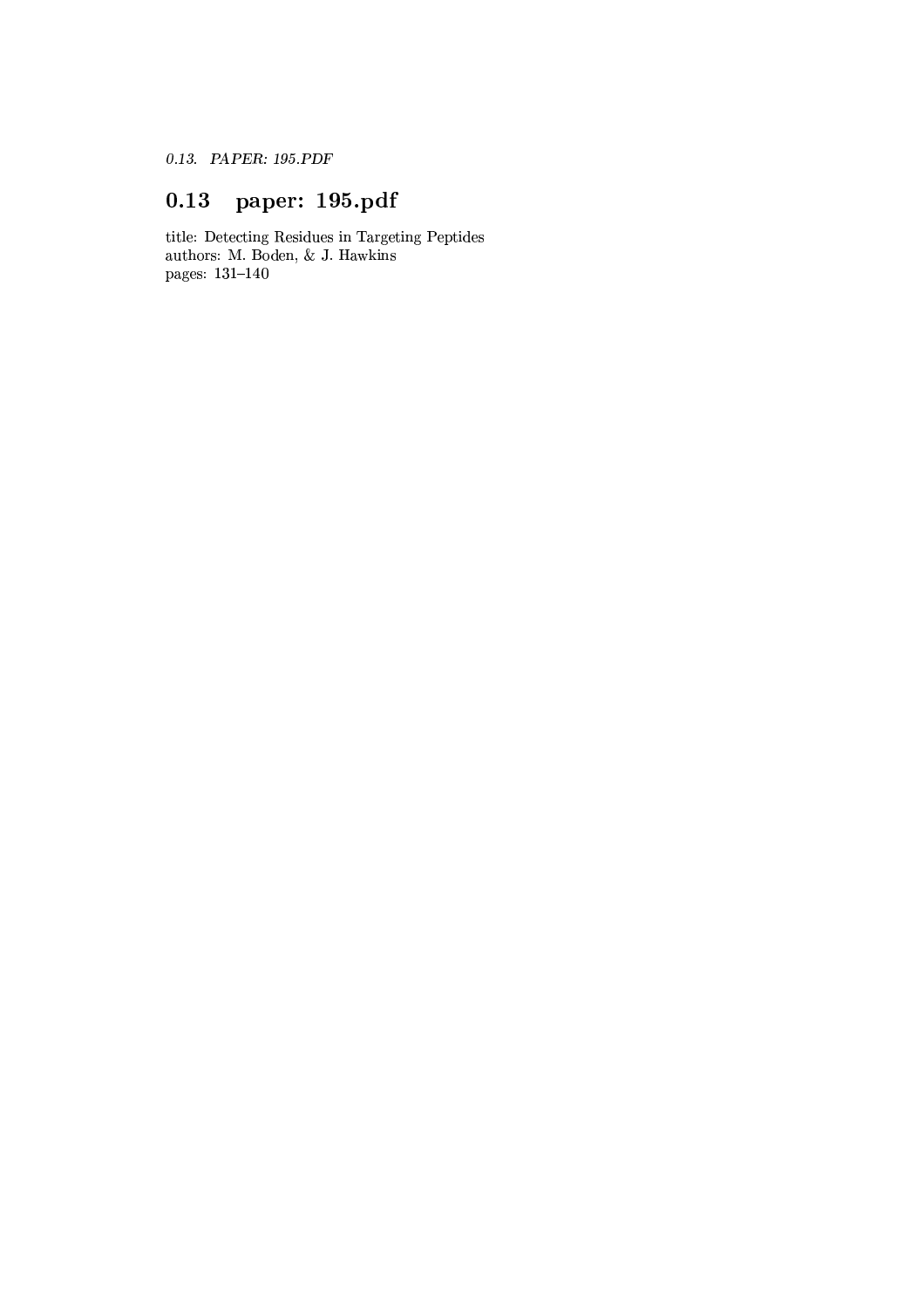0.14. PAPER: 123.DOC

#### paper: 123.doc  $0.14$

title: BLOMAP: An Encoding of Amino Acids Which Improves Signal Peptide Cleavage Site Prediction authors: S. Maetschke, M. Towsey, & M. Boden pages: 141-150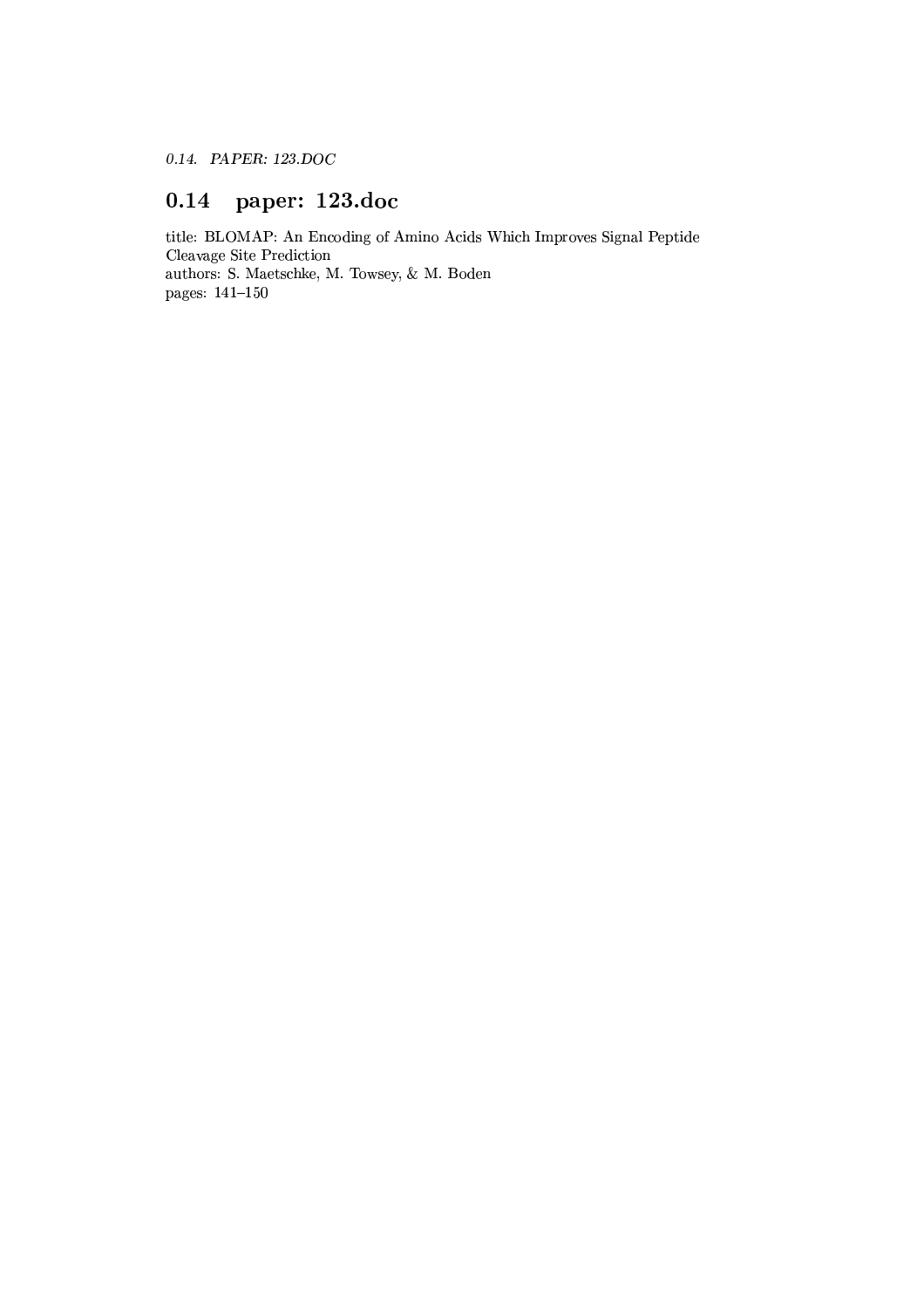#### paper: 196.pdf  $0.15$

title: Cells In Silico (CIS): A Biomedical Simulation Framework Based on Markov Random Field author: K.-H. Liang pages:  $151-160$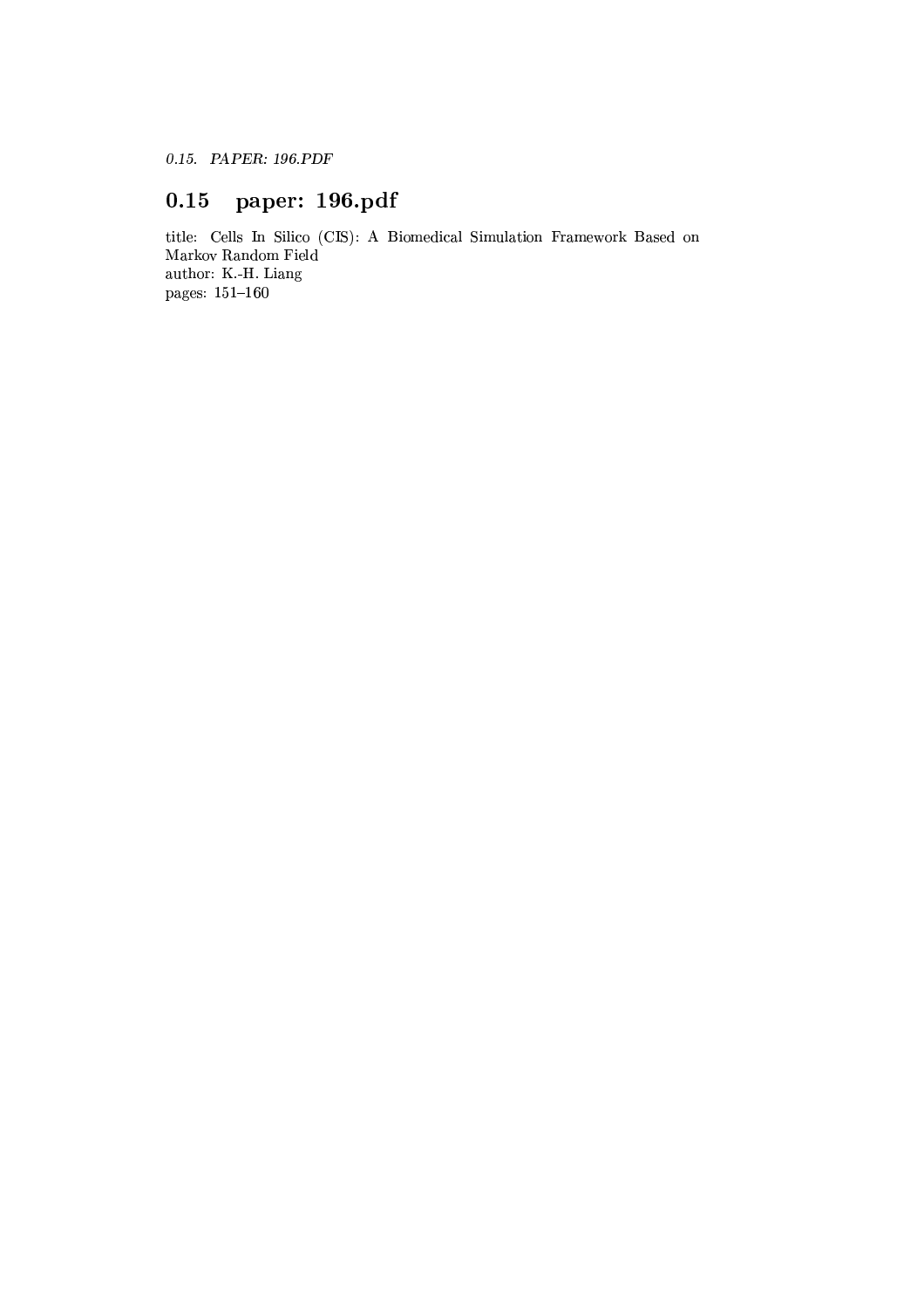0.16. PAPER: 201.DOC

#### paper: 201.doc  $0.16$

title: Toward Discovering Disease-Specific Gene Networks from Online Litera- $_{\rm{ture}}$ authors: Z. Zhang, S. Tang, & S.-K. Ng

pages: 161-169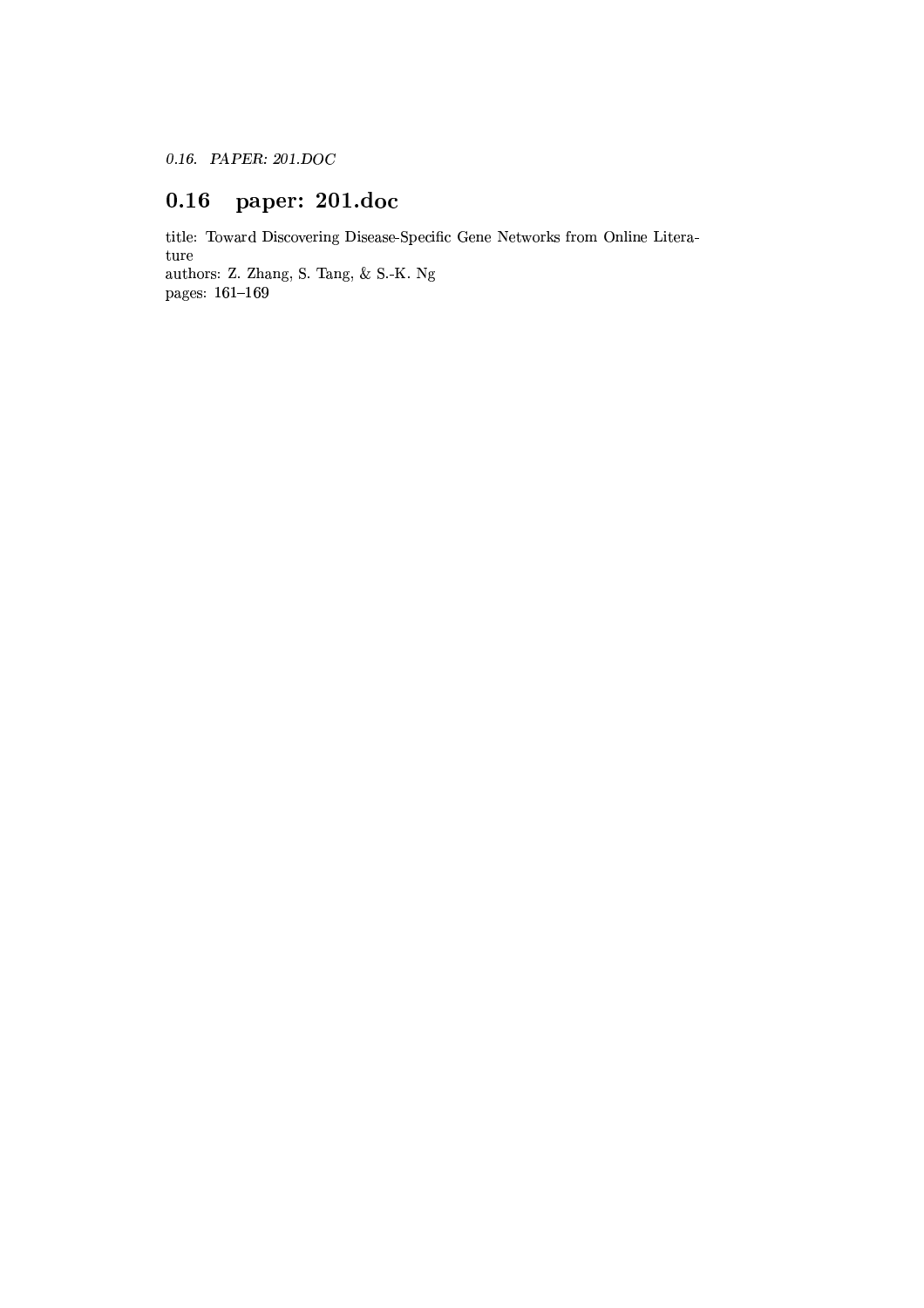0.17. PAPER:  $203.PDF$ 

#### paper: 203.pdf  $0.17$

title: A New Regulatory Interactions Suggested by Simulations for Circadian Genetic Control Mechanism in Mammals authors: H. Matsuno, S.-I. Inouye, Y. Okitsu, Y. Fujii, & S. Miyano pages: 171-180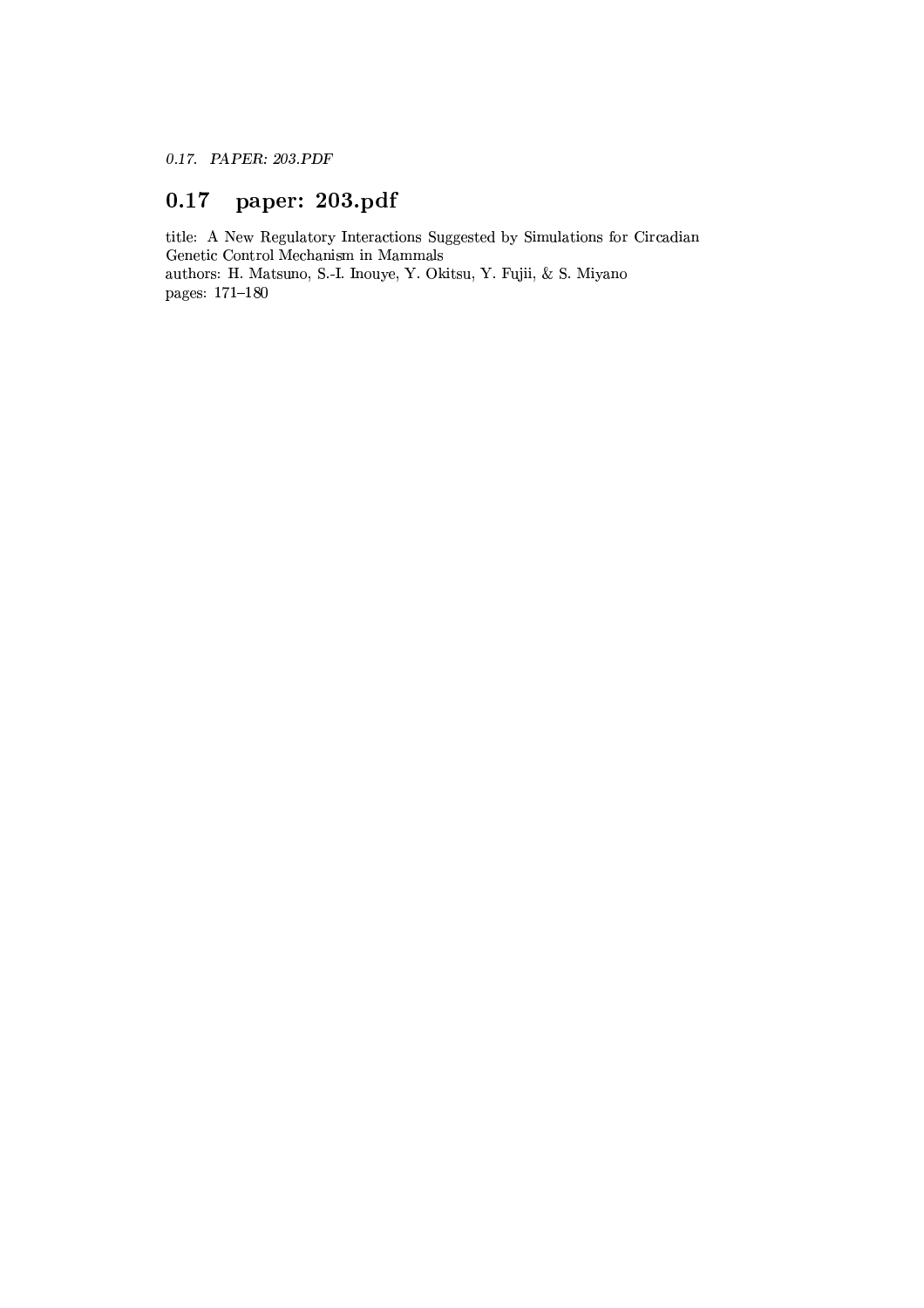0.18. PAPER: 120.PS

#### paper: 120.ps  $0.18$

title: PRIMA: Peptide Robust Identification from MS/MS Spectra author: J. Liu, B. Ma,  $\&$  M. Li pages: 181-190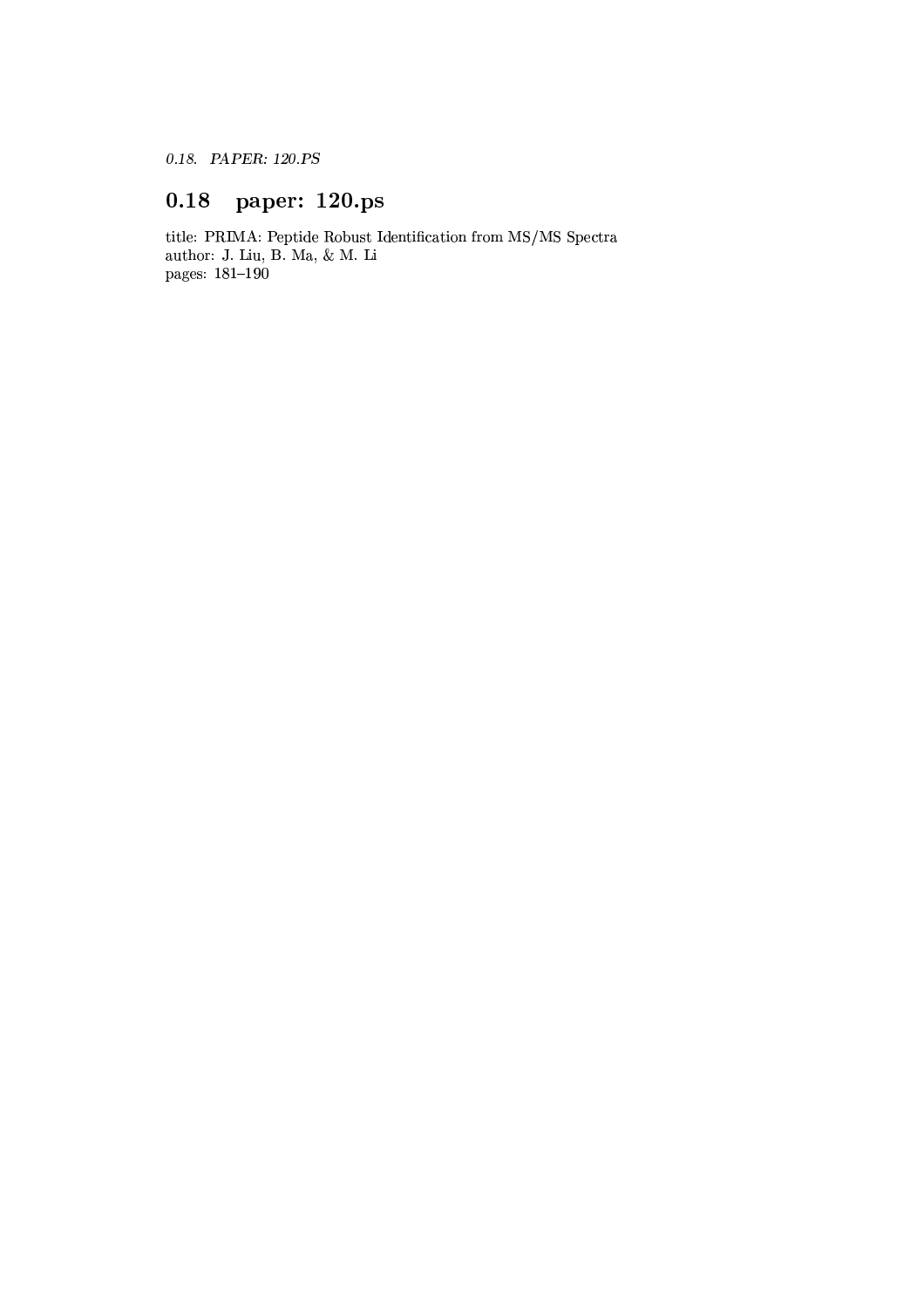#### paper: 184.pdf  $0.19$

title: SVM-RFE Peak Selection for Cancer Classification with Mass Spectrometry Data author: K. Duan, & J. Rajapakse pages: 191-200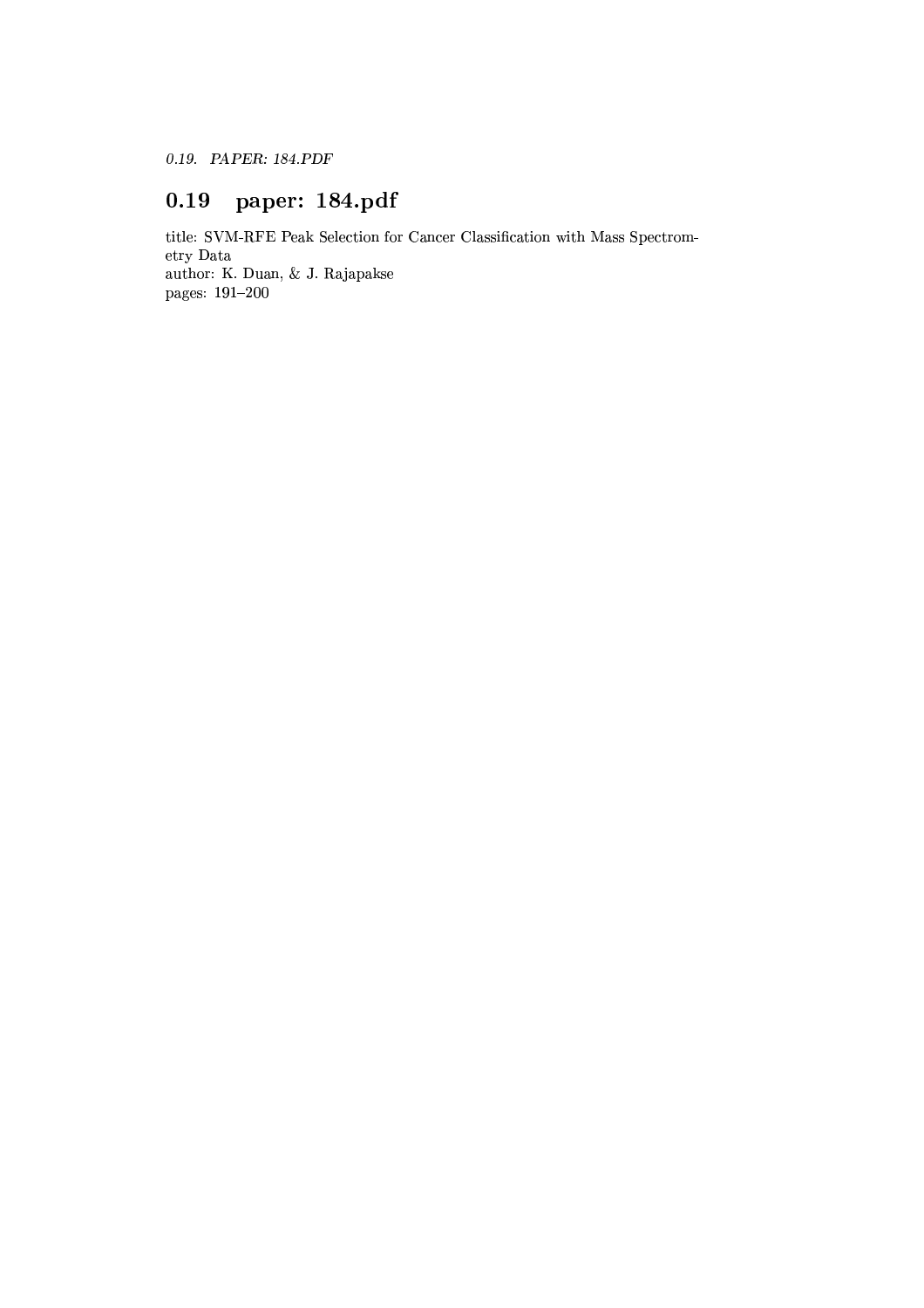$0.20.$  PAPER:  $241.$ DOC

#### paper: 241.doc  $0.20$

title: Hybrid Registration for Two-Dimensional Gel Protein Images authors: X. Wang  $\&$  D.D. Feng pages: 201-210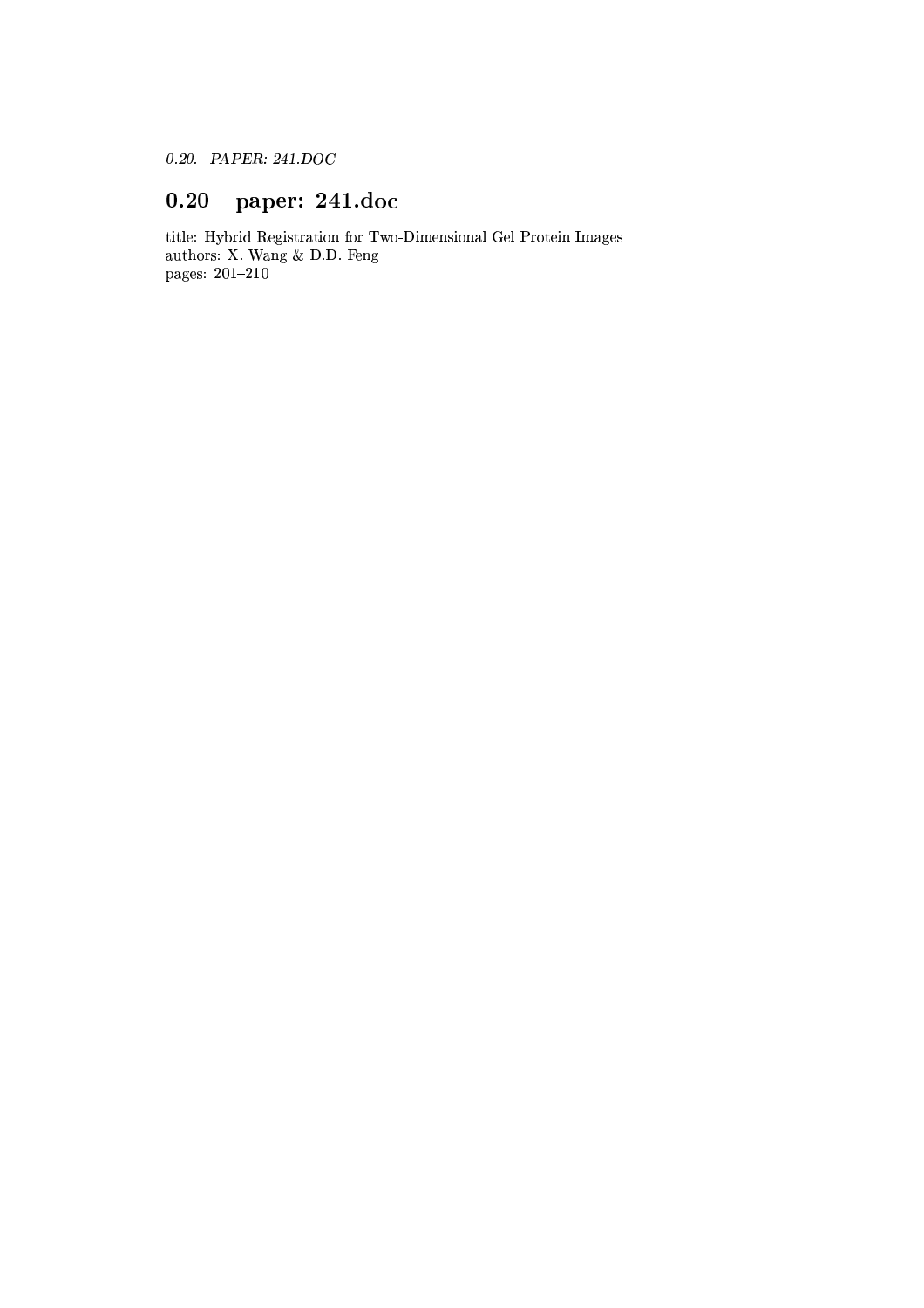$0.21.$  PAPER: 162.PDF

#### paper: 162.pdf  $0.21$

title: Feature Dimension Reduction for Microarray Data Analysis Using Local Linear Embedding authors: C. Shi  $\&$  Lihui Chen pages: 211-217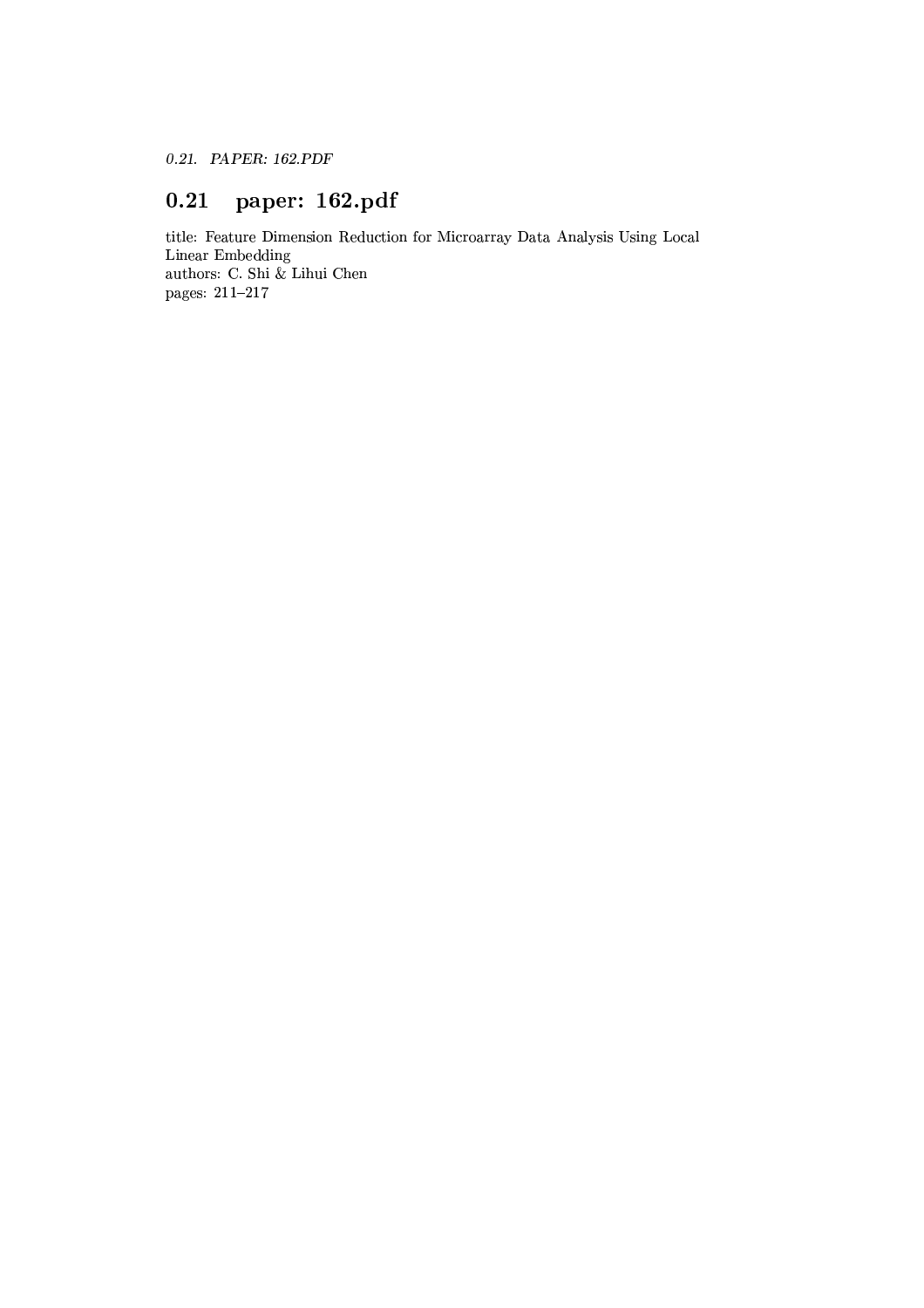0.22. PAPER: 246.DOC

#### paper: 246.doc  $0.22$

title: PLS and SVD Based Penalized Logistic Regression for Cancer Classification Using Microarray Data author: L. Shen & E.C. Tan pages: 219-228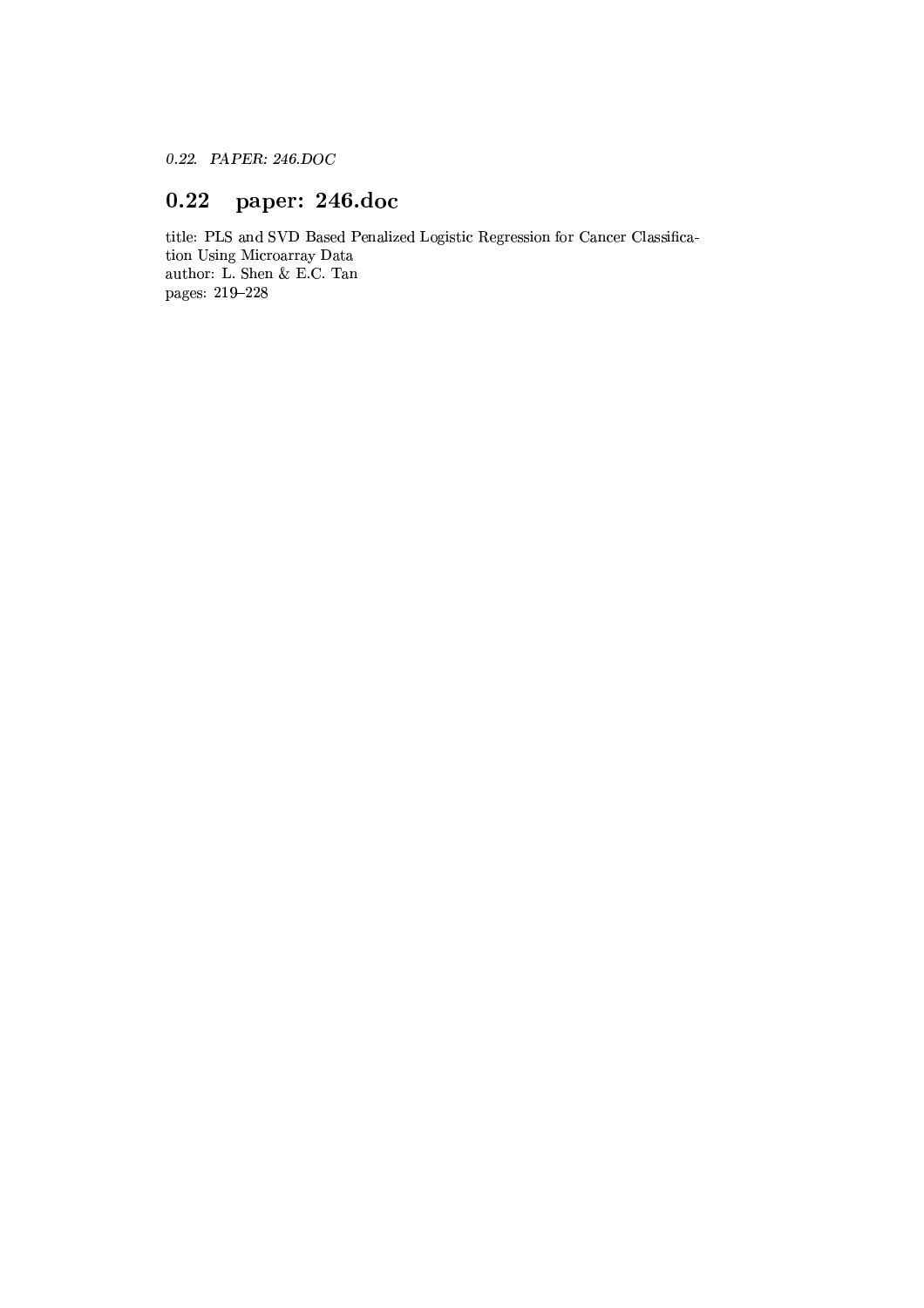0.23. PAPER: 248.DOC

#### paper: 248.doc  $0.23$

title: Genetic Algorithms and Silhouette Measures Applied tO Microarray Data Classification authors: T.-C. Lin, R.-S. Liu, S.-Y. Chen, C.-C. Liu, & C.-Y. Chen pages: 229-238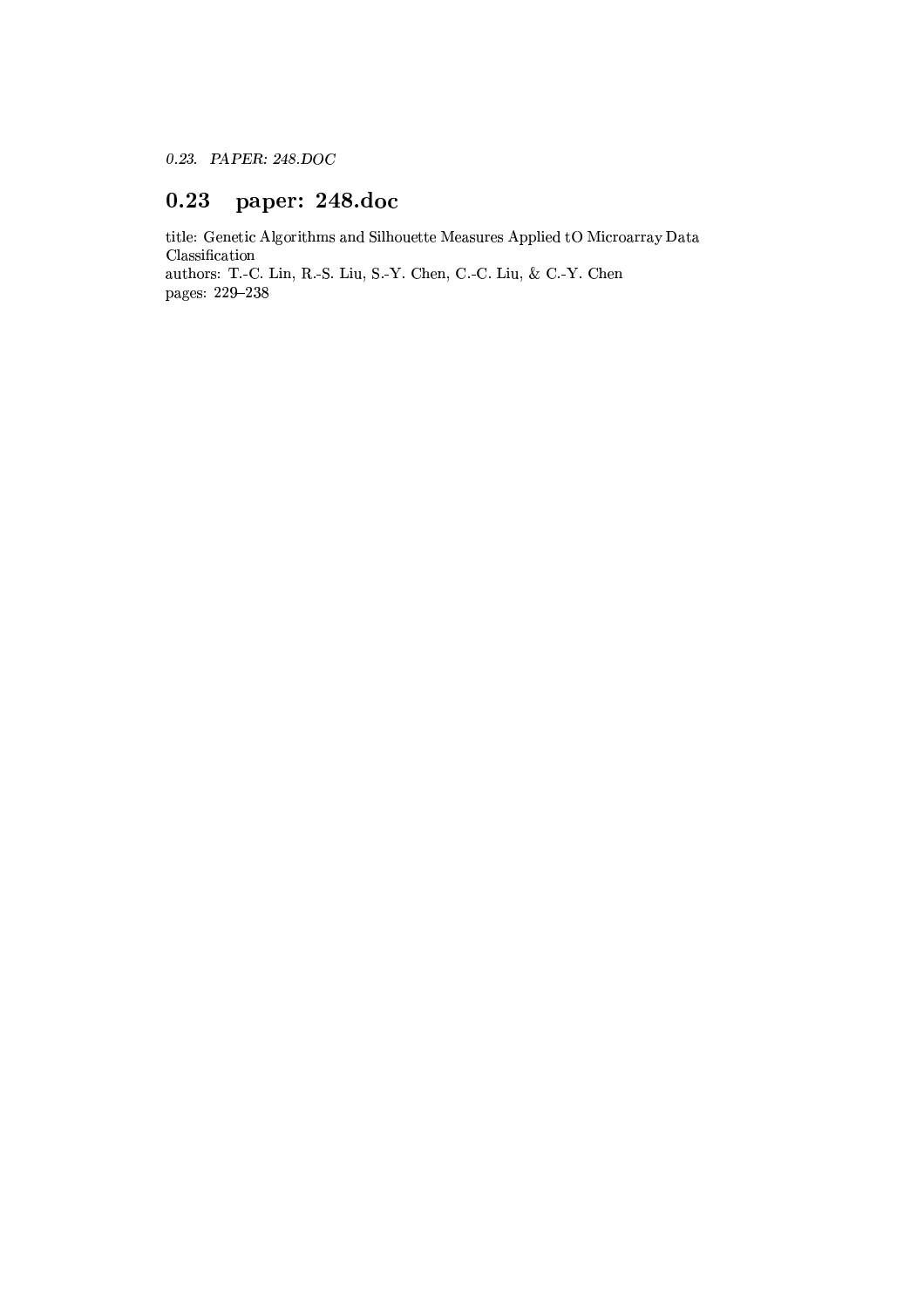0.24. PAPER:  $125.DOC$ 

#### paper: 125.doc  $0.24$

title: Exact Algorithms for Motif Search authors: S. Rajasekaran, S. Balla, C.-H. Huang, V. Thapar, M. Gryk, M. Maciejewski, & M. Schiller pages: 239-248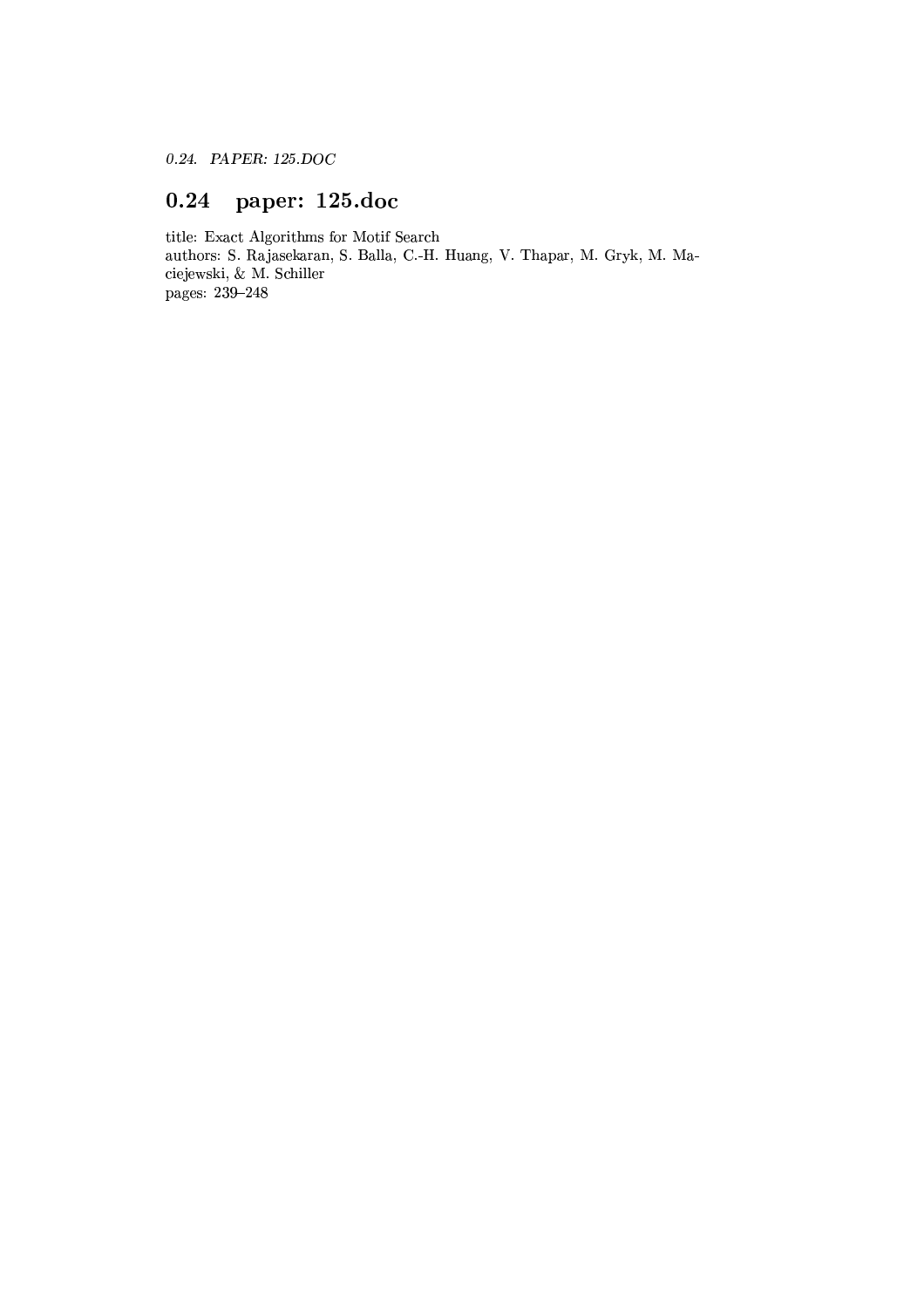$0.25.$  PAPER: 126.PS

#### paper: 126.ps  $0.25$

title: Exact Algorithms for Planted Motif Challenge Problems authors: S. Rajasekaran, S. Balla, & C.-H. Huang pages: 249-259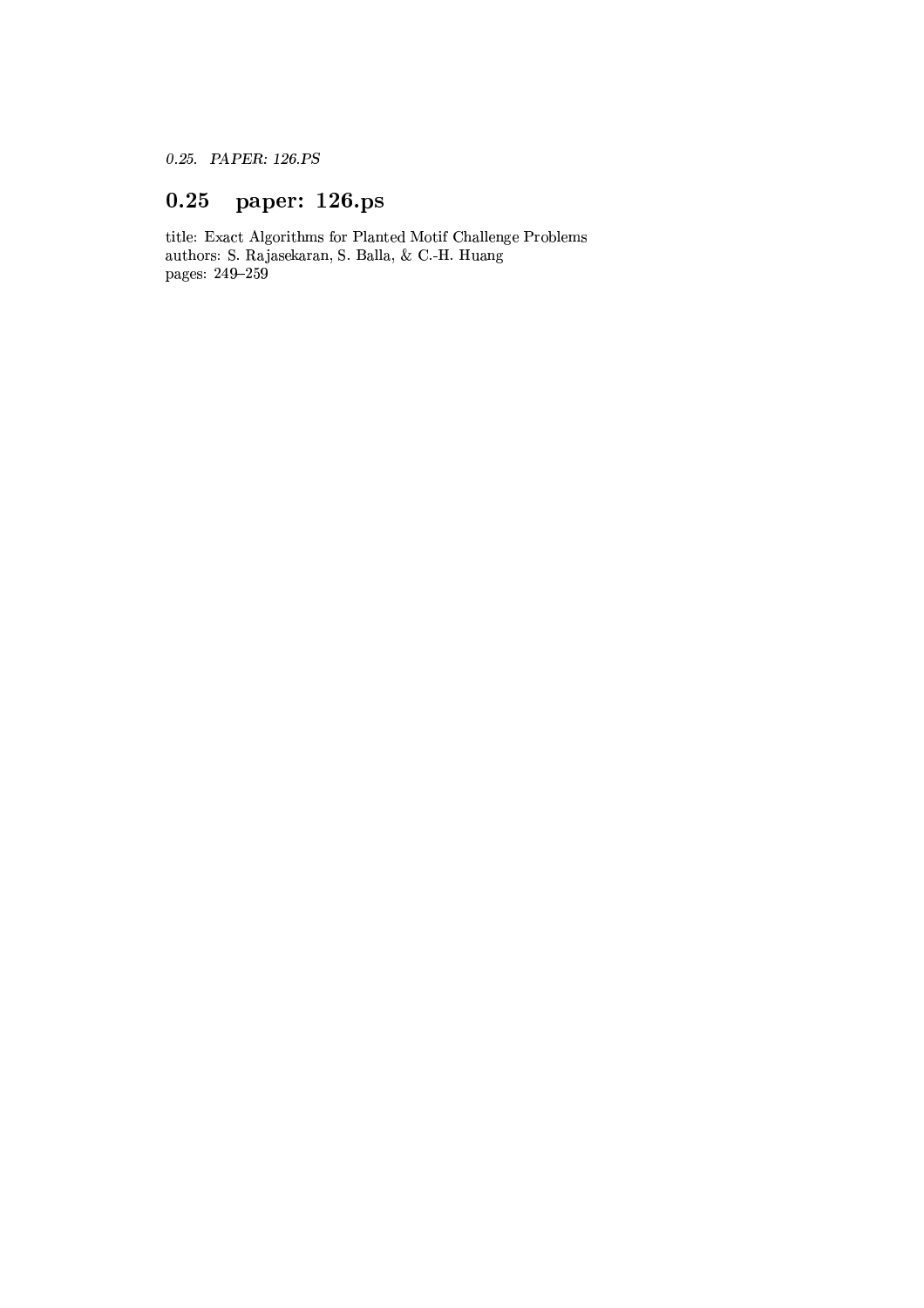0.26. PAPER: 212.DOC

#### paper: 212.doc  $0.26$

title: Voting Algorithms for Discovering Long Motifs authors: F.Y.L. Chin  $\&$  H.C.M. Leung pages: 261-271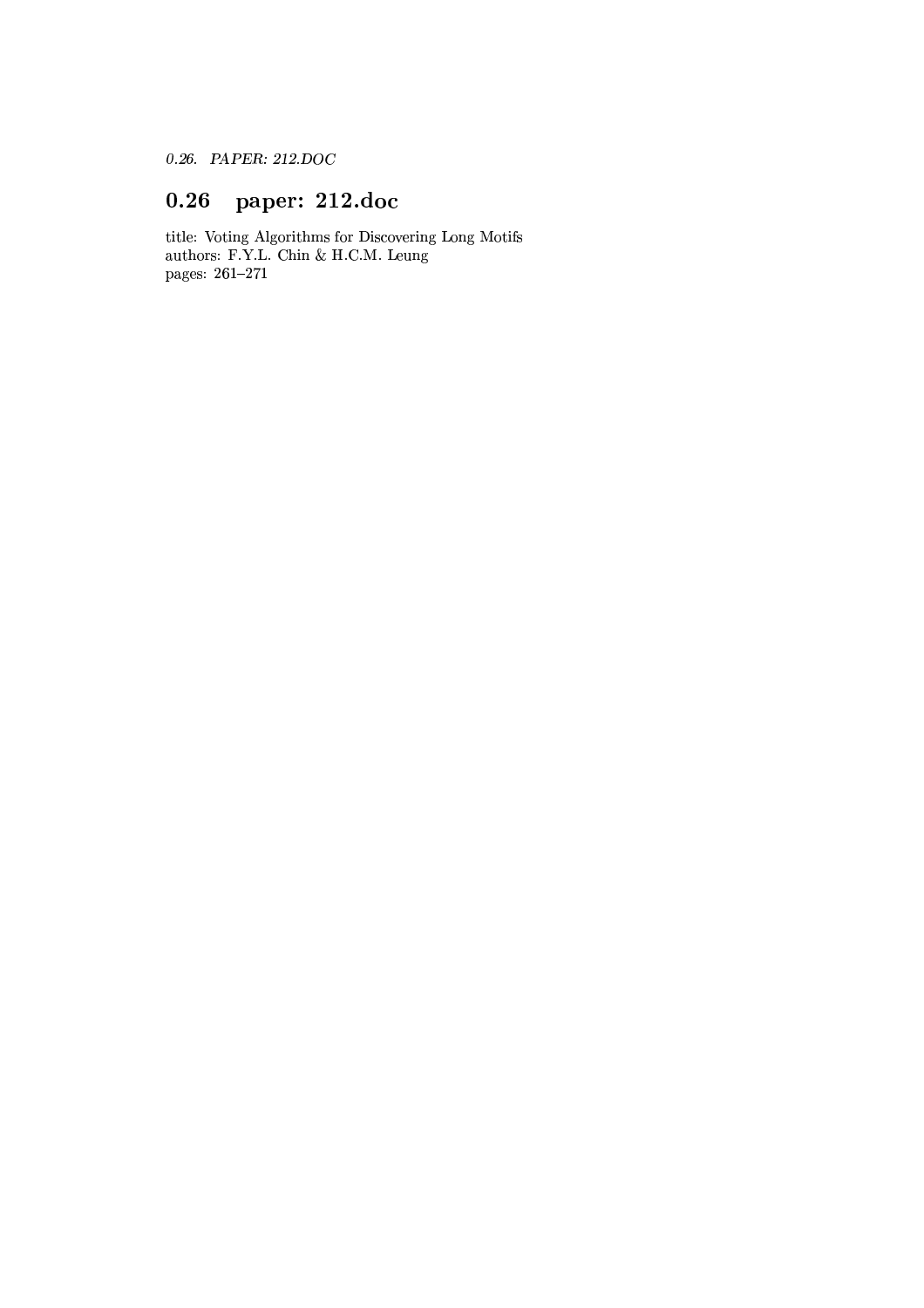0.27. PAPER:  $188.PDF$ 

#### paper: 188.pdf  $0.27$

title: A Highly Scalable Algorithm for the Extraction of Cis-Regulatory Regions authors: A.M. Carvalho, A.T. Freitas, A.L. Oliveira & M.-F. Sagot pages: 273-282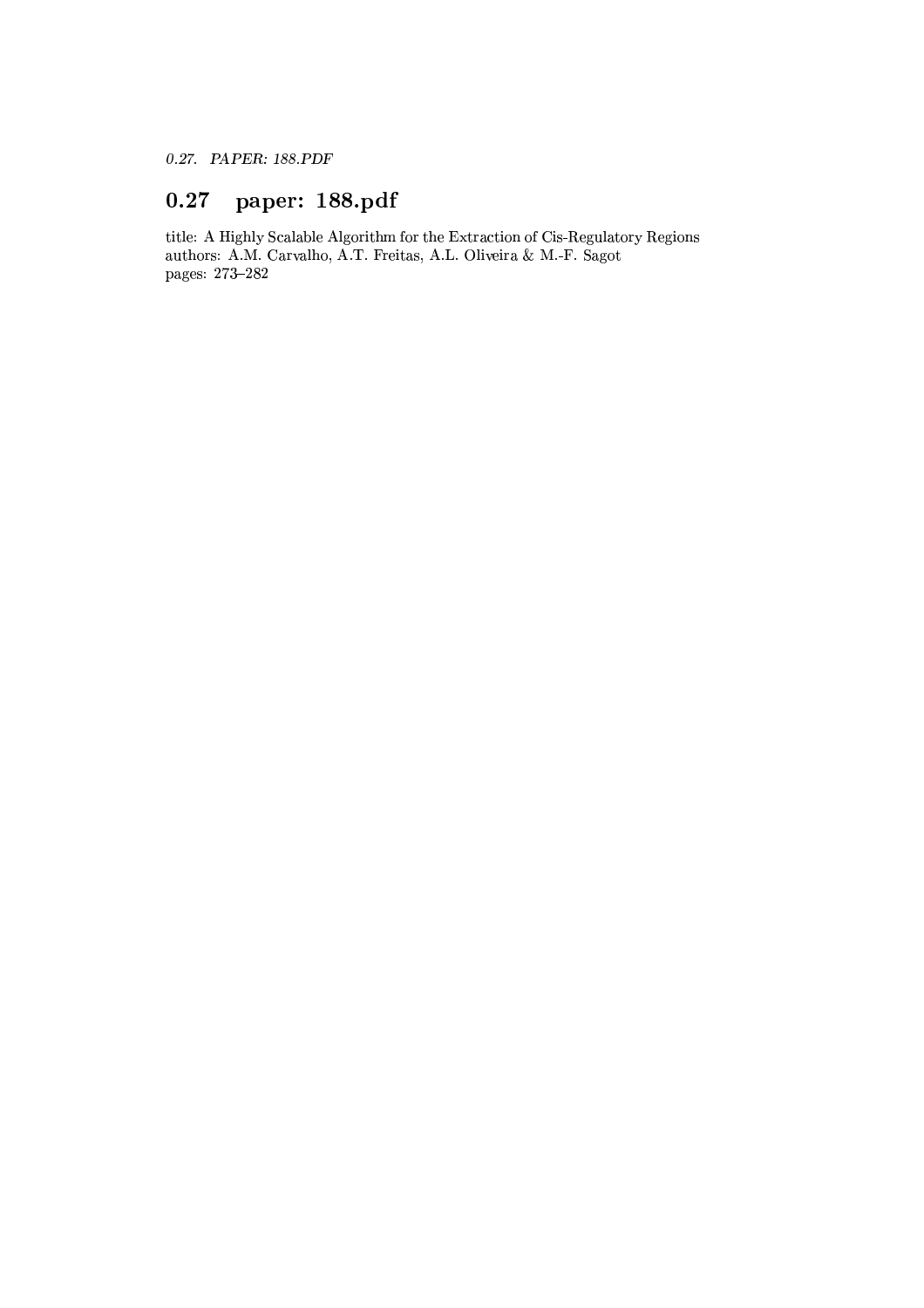0.28. PAPER:  $138.DOC$ 

#### paper: 138.doc  $0.28$

title: Modeling 5' Regions of Histone Genes Using Bayesian Networks authors: R. Chowdhary, R.A Ali, & V.B. Bajic pages: 283-288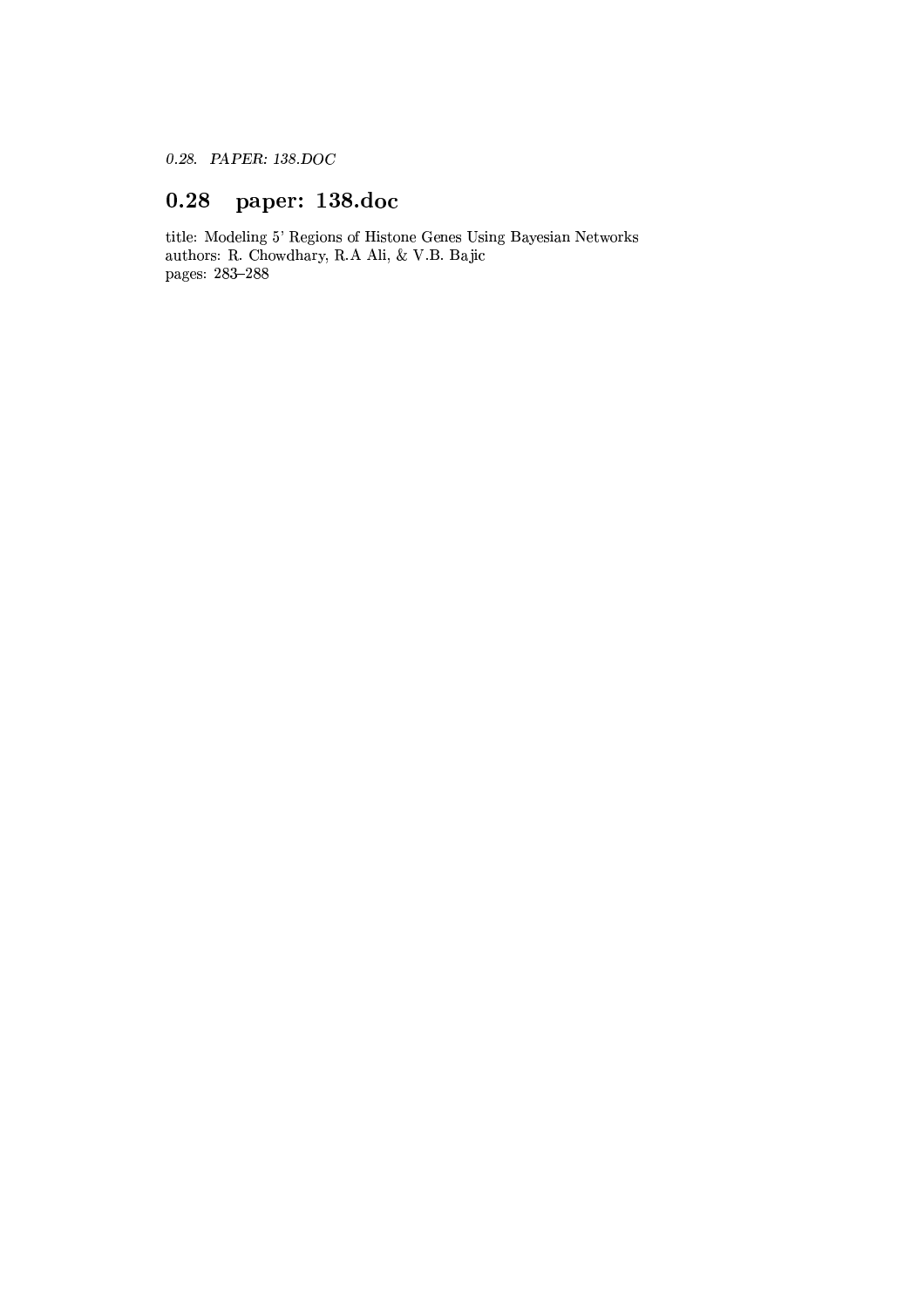0.29. PAPER:  $142.DOC$ 

#### paper: 142.doc  $0.29$

title: Unique Peptide Prediction of RNase Family Sequences Based on Reinforced Merging Algorithms authors: H.-T. Chang, T.-C. Fan, M.D.-T. Chang, T.-W. Pai, B.-H. Su, & P.-C. Wu pages: 289-298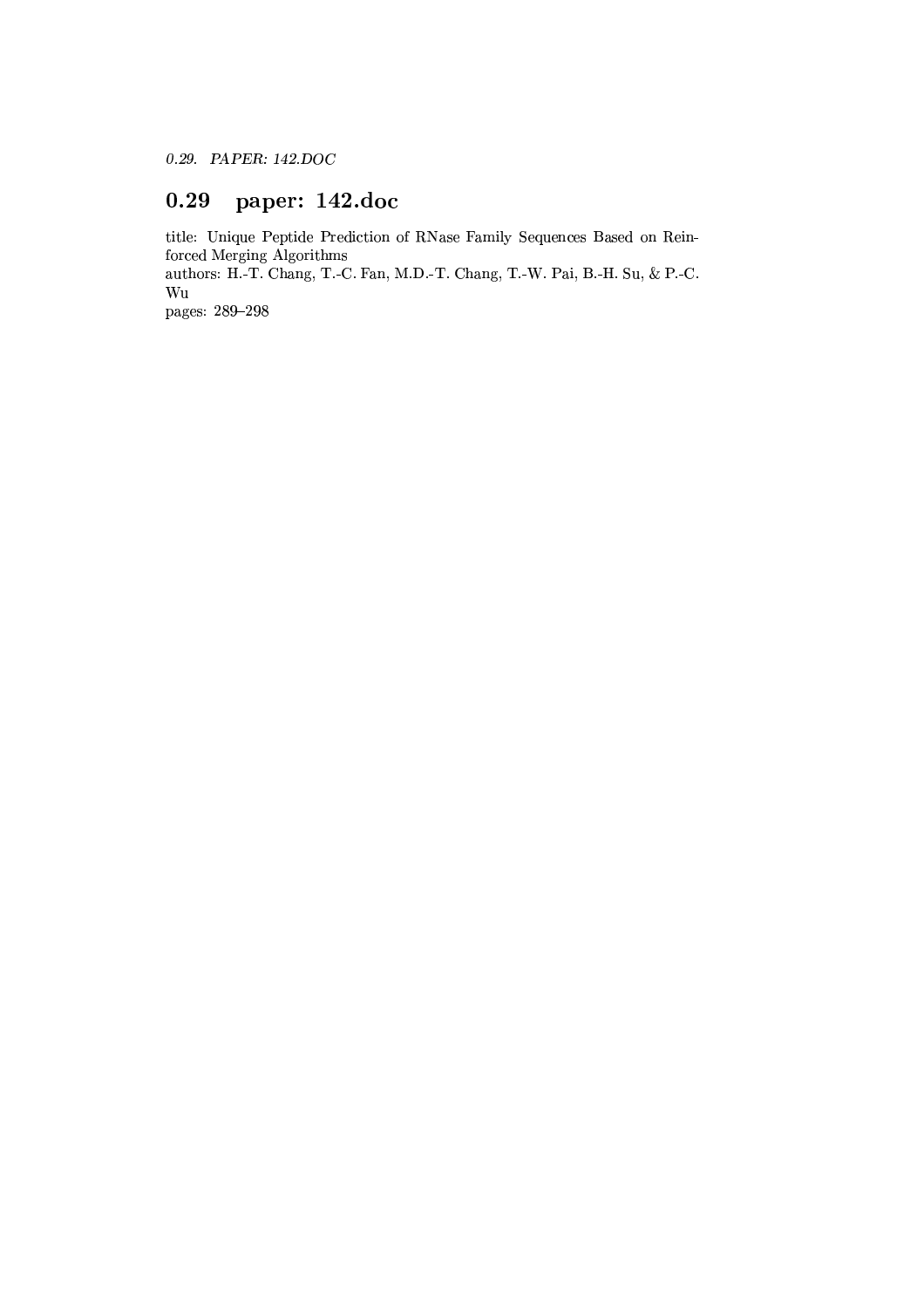$0.30. \quad PAPER: \, 130. PDF$ 

#### paper: 130.pdf 0.30

title: Bacterial Population Assay via K-Mer Analysis authors: D. Papamichail, S.S. Skiena, D. van der Lelie, & S.R. McCorkle pages: 299-308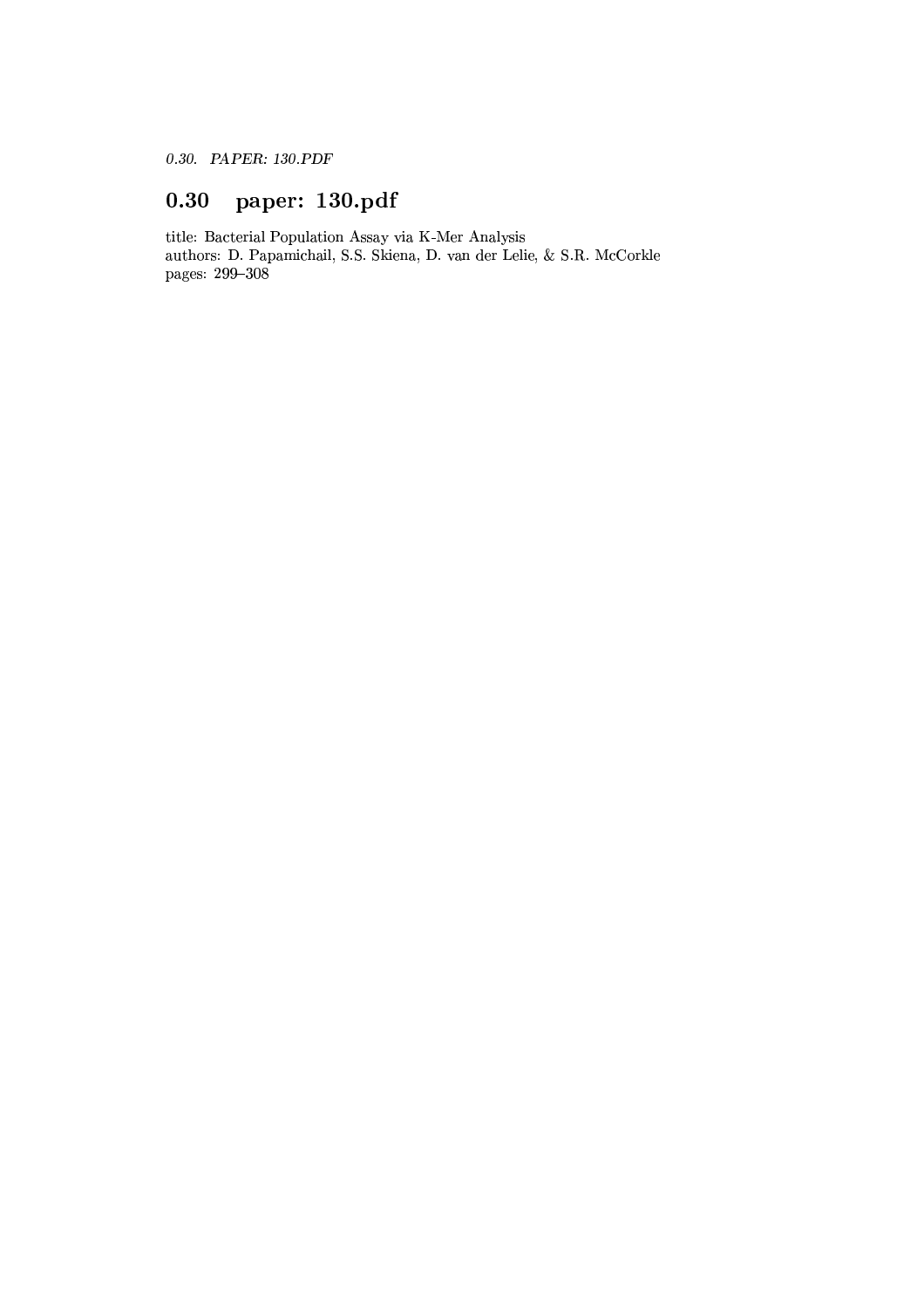0.31. PAPER:  $180.DOC$ 

#### paper: 180.doc 0.31

title: A Database to Aid Probe Design for Virus Identification authors: F.-M. Lin, H.-D. Huang, Y.-C. Chang, P.-L. Chan, J.-T. Horng & M.-T. Ko pages:  $309-318$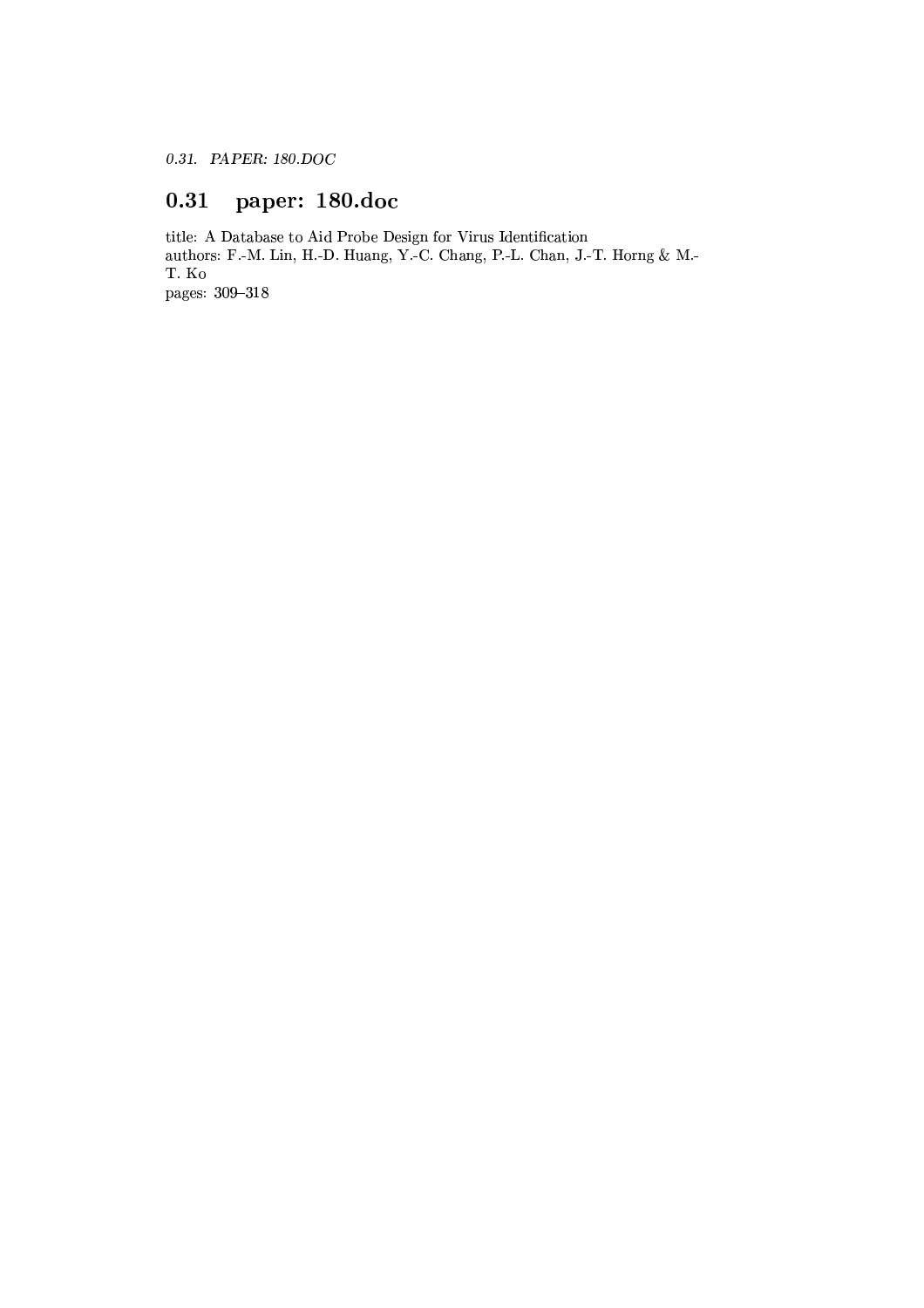0.32. PAPER: 209.PDF

#### paper: 209.pdf 0.32

title: A Support Vector Machine Approach for Prediction of T Cell Epitopes authors: L. Huang & Y. Dai pages: 319-328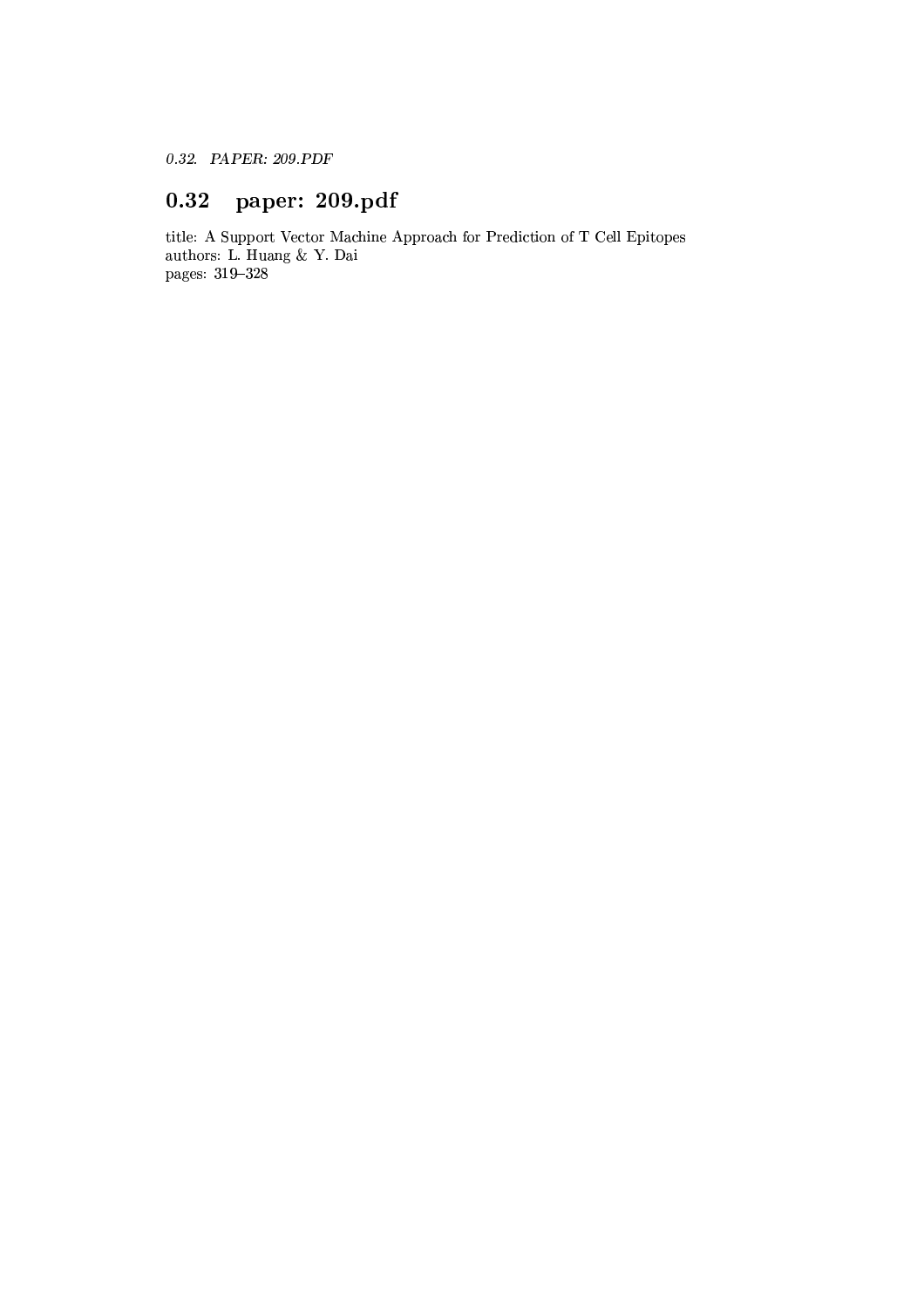0.33. PAPER:  $128.PDF$ 

#### paper: 128.pdf 0.33

title: Faster Solution to the Maximum Quartet Consistency Problem with Constraint Programming authors: G. Wu, G. Lin, J.-H. You, X. Wu pages:  $329\text{--}338$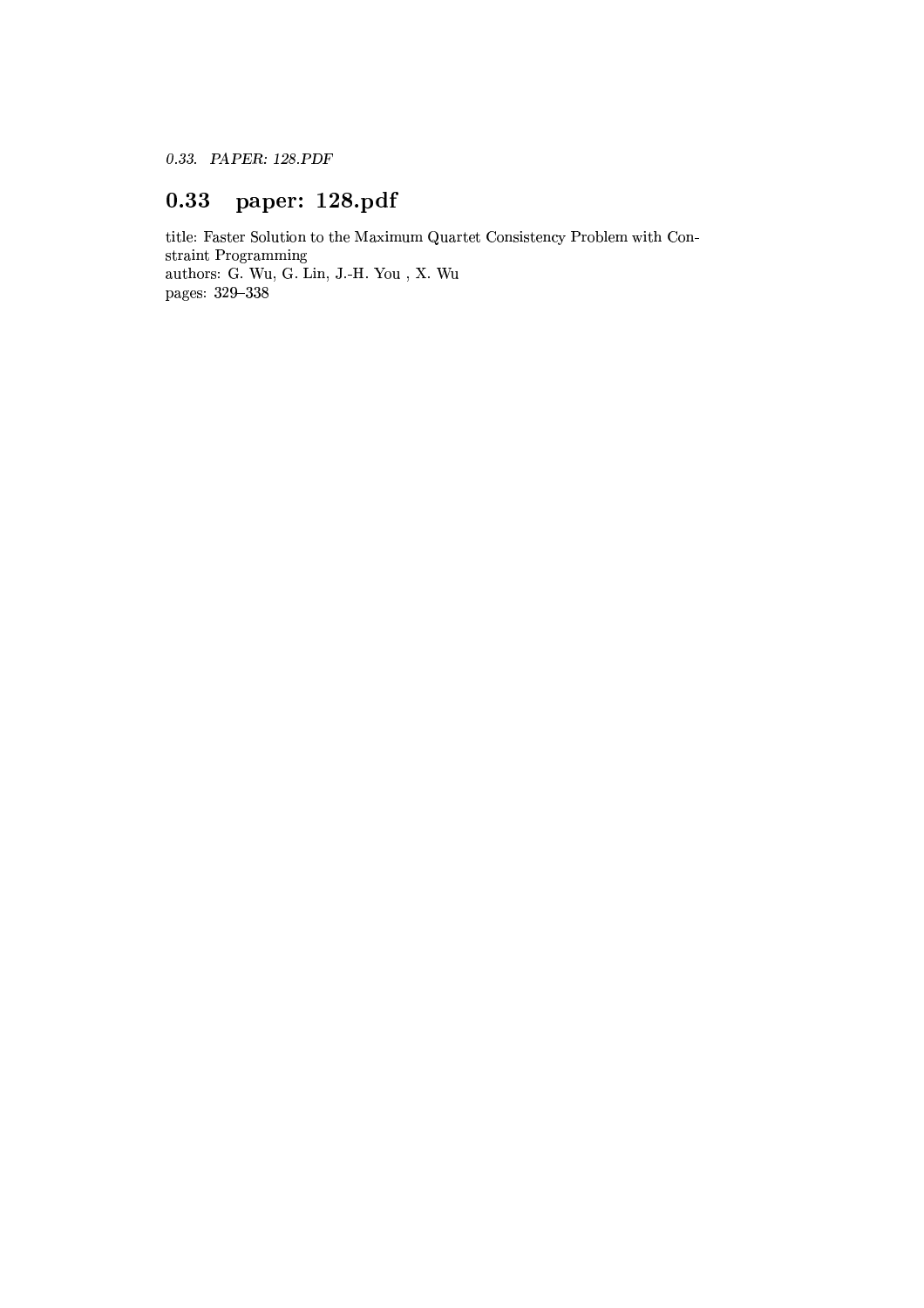0.34. PAPER: 173.PS

#### paper: 173.ps 0.34

title: Inferring Phylogenetic Relationships Avoiding Forbidden Rooted Triplets authors: Y.-J. He, T.N.D. Huynh, J. Jansson, W.-K. Sung pages: 339-348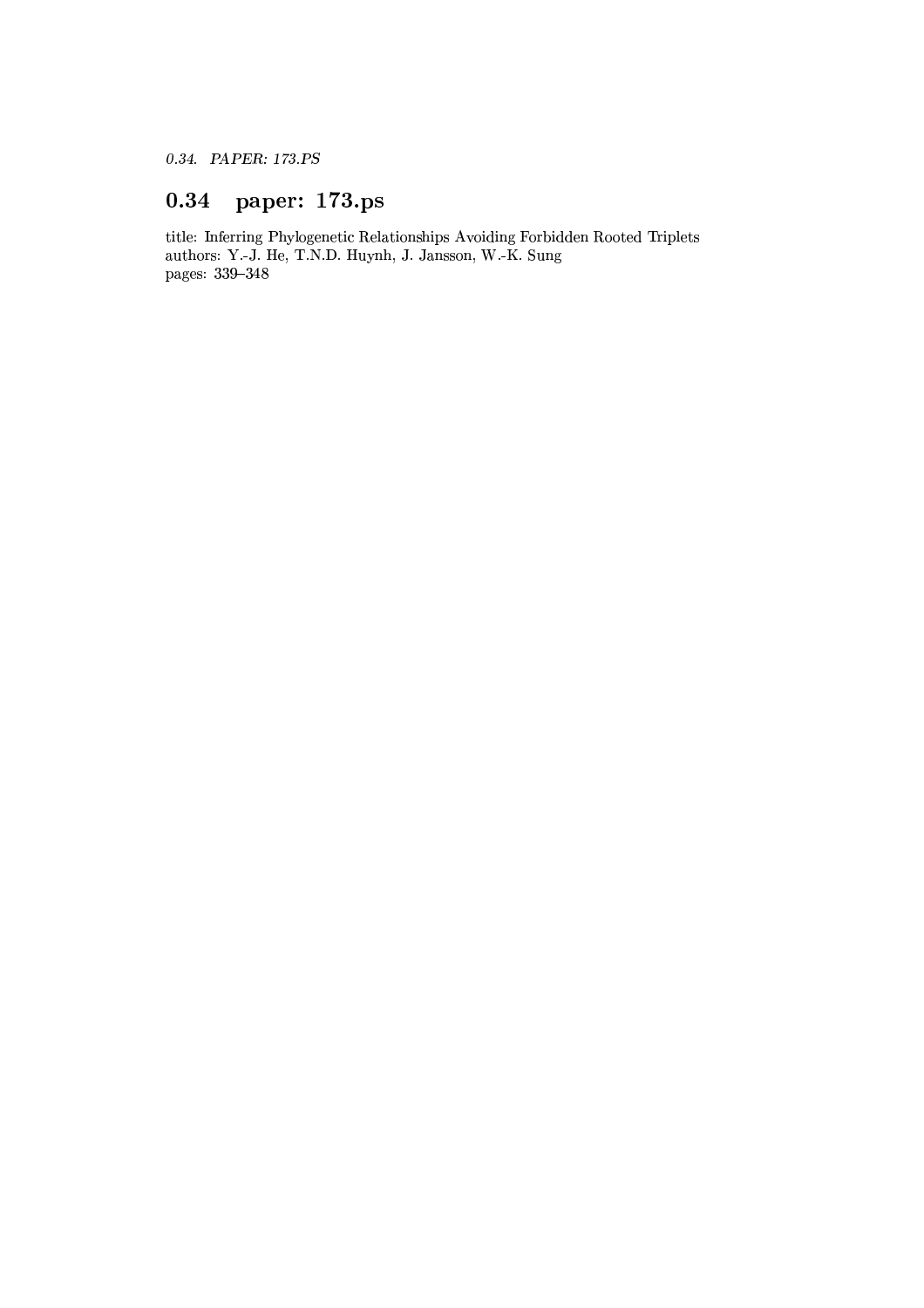$0.35.$  PAPER:  $186. \mathrm{PS}$ 

#### paper: 186.ps 0.35

title: An ${\cal O}(n^2)$ Algorithm for Signed Translocation Problem authors: L. Wang, D. Zhu, X. Liu, S. Ma pages: 349-358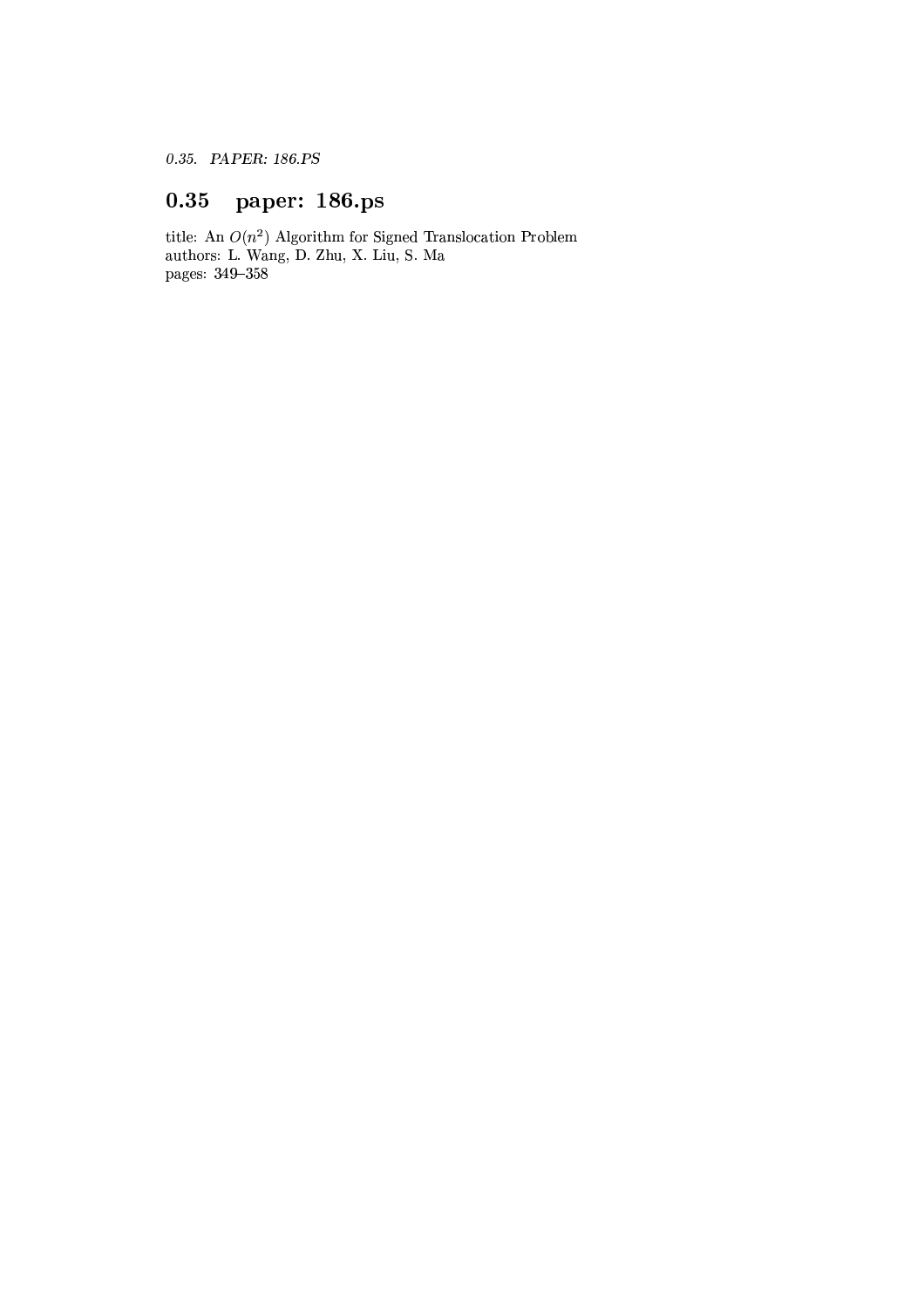#### invited paper: nakamura.doc 0.36

title: Protein Informatics Towards Integration of Data Grid and Computing Grid author: H. Nakamura pages: 359-362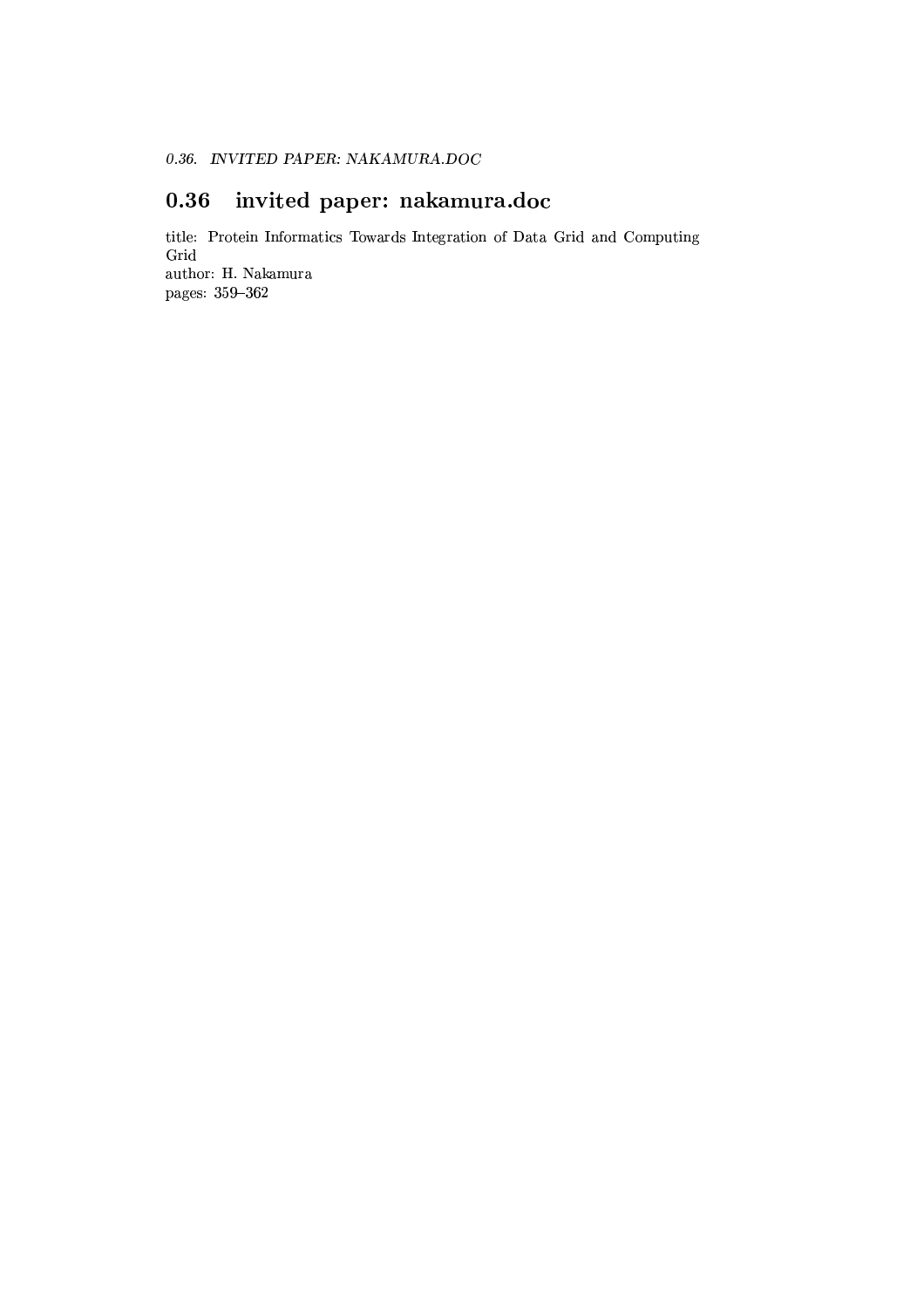#### invited paper: taojiang.pdf 0.37

title: Computing the Assignment of Orthologous Genes via Genome Rearrangement

authors: X. Chen, J. Zheng, Z. Fu, P. Nan, Y. Zhong, S. Lonardi, & T. Jiang pages: 363-378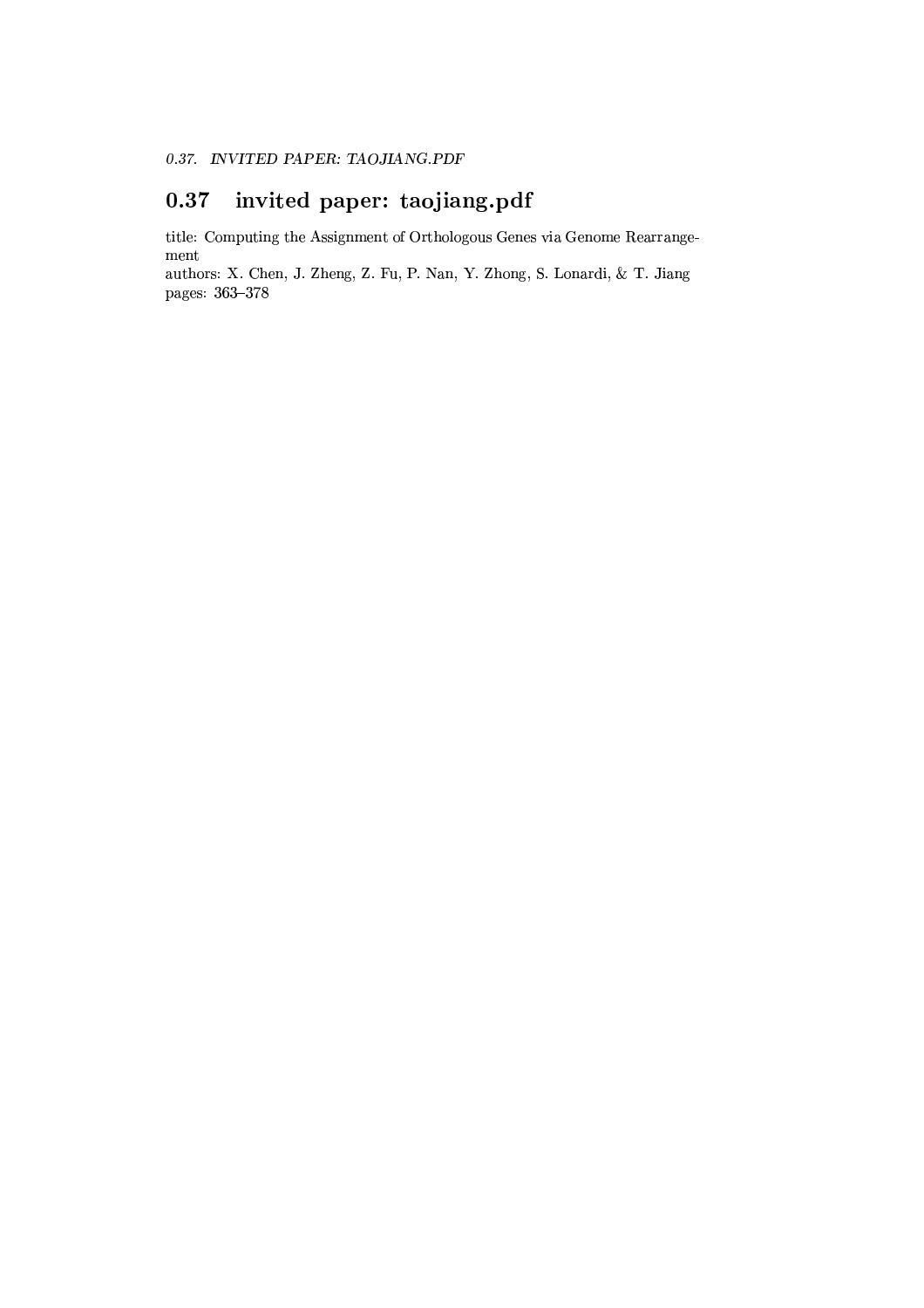#### invited paper: bajic.ps 0.38

title: Comparison of Core Promoters in Fugu Rubripes and Human authors: S.L. Tan, Vidhu Choudhary, Alan Christoffels, Byrappa Venkatesh, Vladimir B. Bajic pages: 379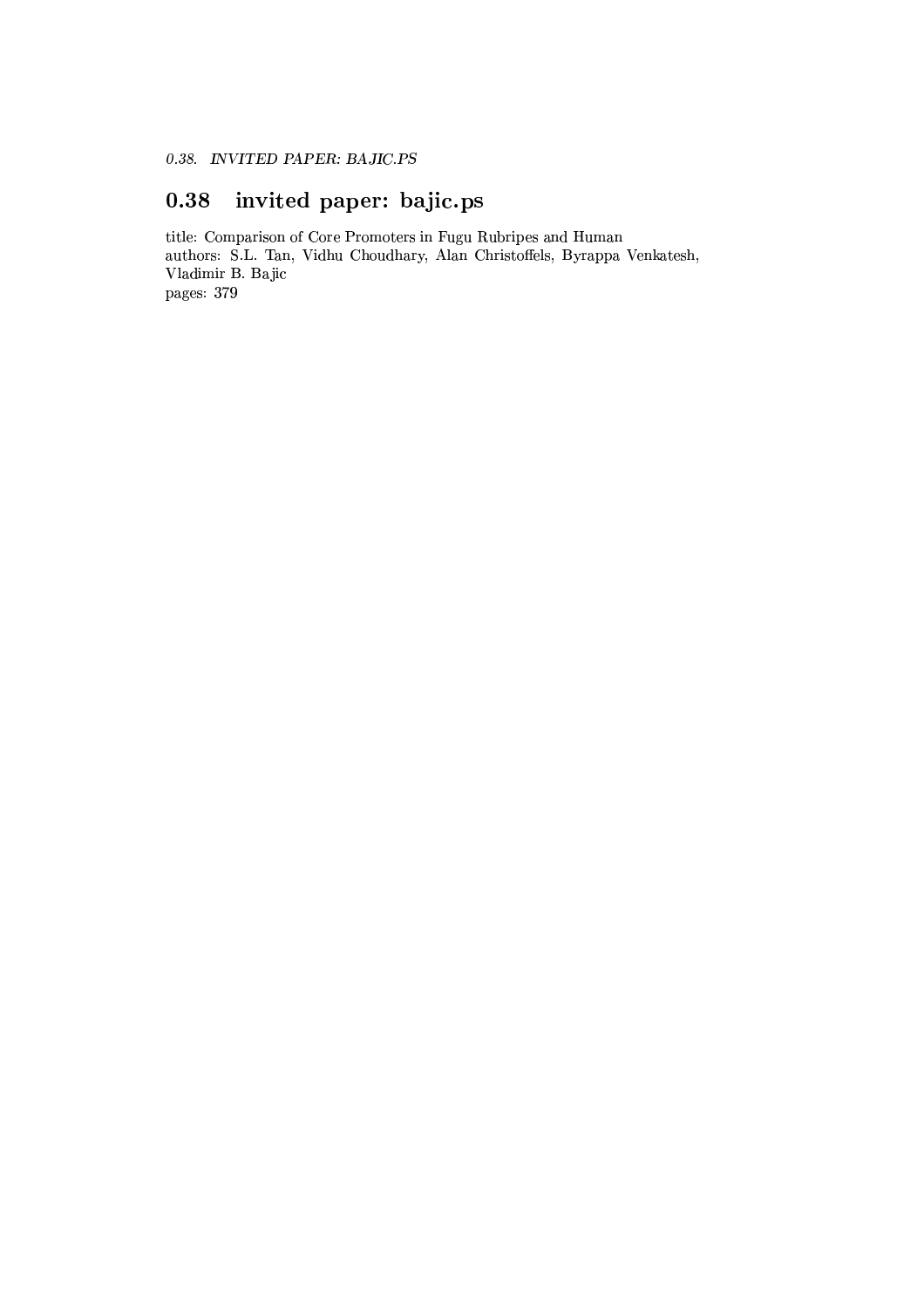0.39. INVITED PAPER: SANTOSH.PS

#### invited paper: santosh.ps 0.39

title: Trends in Bioinformatics Research and Singapore' Role author: Santosh K. Mishra pages: 381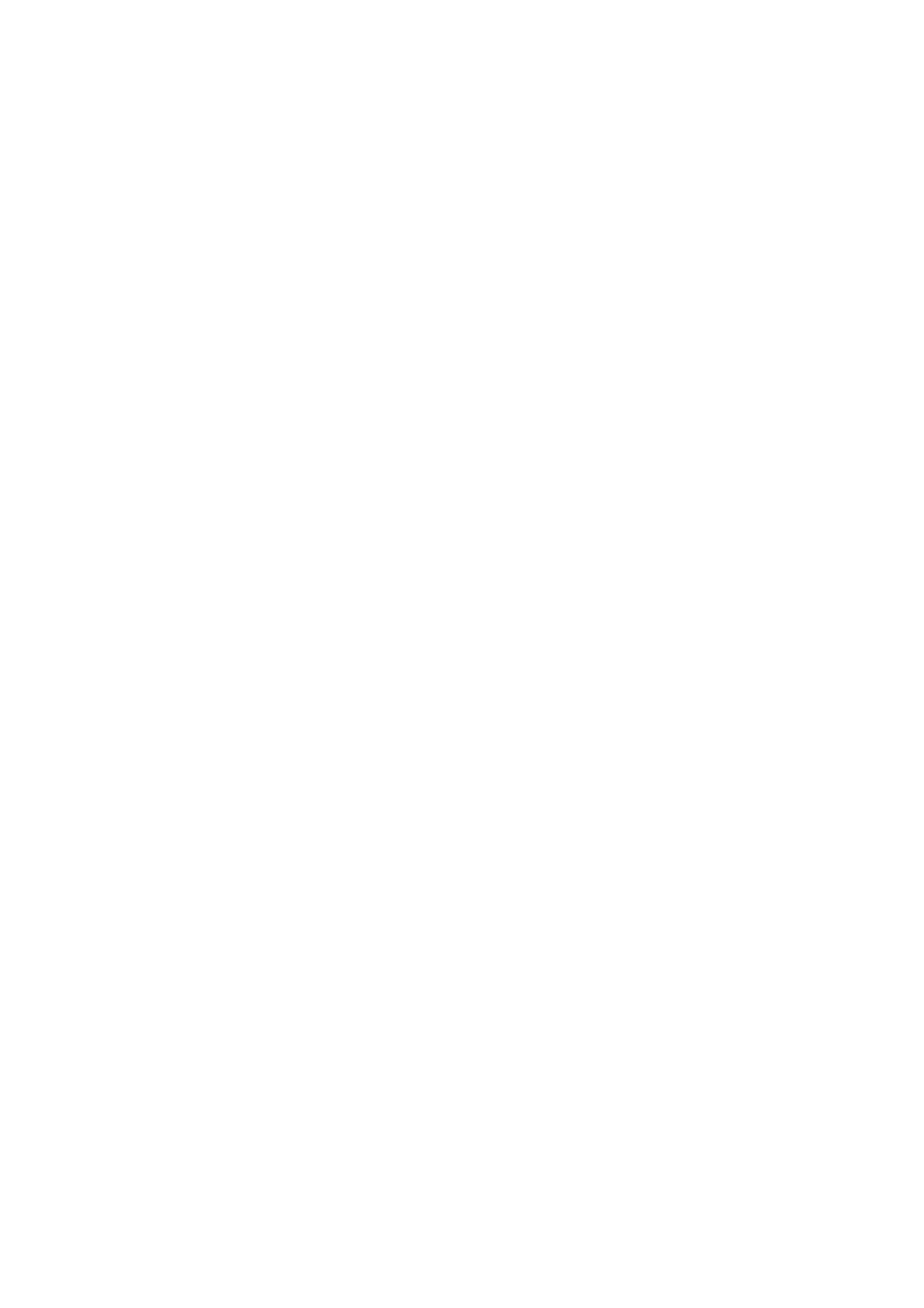# **AUTHOR INDEX**

T. Akutsu, 51 S. Balla, 239, 249 D.G. Brown, 105 P.Y. Chan, 1 H.-T. Chang, 289 C.-Y. Chen, 229 X. Chen, 363 R. Chowdhary, 283 Y. Dai, 319 O. Duzlevski, 85 J, Feng, 95 Y. Fujii, 171 J. Hawkins, 131 J.-T. Horng, 309 L. Huang, 319 M.-J. Hwang, 65 T. Jiang, 363 K.M. Konwar, 41  $H.C.M. Leung, 261$ F.M. Lin, 309 Y. Lin, 117 R.-S. Liu, 229 B. Ma, 181 S. Maetschke, 141 S.R. McCorkle, 299 H. Nakamura, 359 Y. Okitsu, 171 D. Papamichail. 299 S. Rajasekaran, 239, 249 M. Schiller, 239 A.A. Shvartsman, 41 B.-H. Su, 289 J. Suzuki, 51 S. Tang, 161 E. Tomita, 51

R.A. Ali, 283 M. Boden, 131, 141 G. Butler, 31 P.-L. Chan, 309 M.D.-T. Chang, 289 L. Chen, 211 F.Y.L. Chin, 261 A. Christoffels, 379 Dukka Bahadur K.C., 51 T.-C. Fan, 289 A.T. Freitas, 273 M. Gryk, 239 Y.-J. He, 339 C.-H. Huang, 239, 249 Z.H. Huang, 21 S.-I. Inouye, 171 P. Kearney, 105 T.-W. Lam, 1 M. Li, 73, 181 G. Lin, 329 J. Liu, 181 X. Liu, 349 S. Ma, 349 I.I. Mandoiu, 41 S.K. Mishra, 381 P. Nan, 363 A.L. Oliveira, 273 L. Parida, 95 A.C. Russell, 41 L. Shen, 219 S.S. Skiena, 299 Z. Sun, 117 E.C. Tan, 219 V. Thapar, 239 M. Towsey, 141

V.B. Bajic, 283, 379 R. Bondugula, 85 A.M. Carvalho, 273 Y.-C. Chang, 309 C.-M. Chen, 65 S.-Y. Chen, 229 V. Choudhary, 379 H.N. Chua, 11 K. Duan. 191 D.D. Feng, 201 Z. Fu, 363 J. Guo, 117 K. Horimoto, 51 H.-D. Huang, 309 T.N.D. Huynh, 339 J. Jansson, 339 M.T. Ko, 309 D. van der Lelie, 299 K.-H. Liang, 151 T.-C. Lin, 229 C.-C. Liu, 229 S. Lonardi, 363 M. Maciejewski, 239 H. Matsuno, 171 S. Miyano, 171 S.-K. Ng, 161 T.-W. Pai, 289 J. Rajapakse, 191 M.-F. Sagot, 273 C. Shi, 211  $D.$  Song, 21 W.-K. Sung, 1, 11, 339 S.L. Tan, 379  $H.F.$  Ting, 1 B. Venkatesh, 379